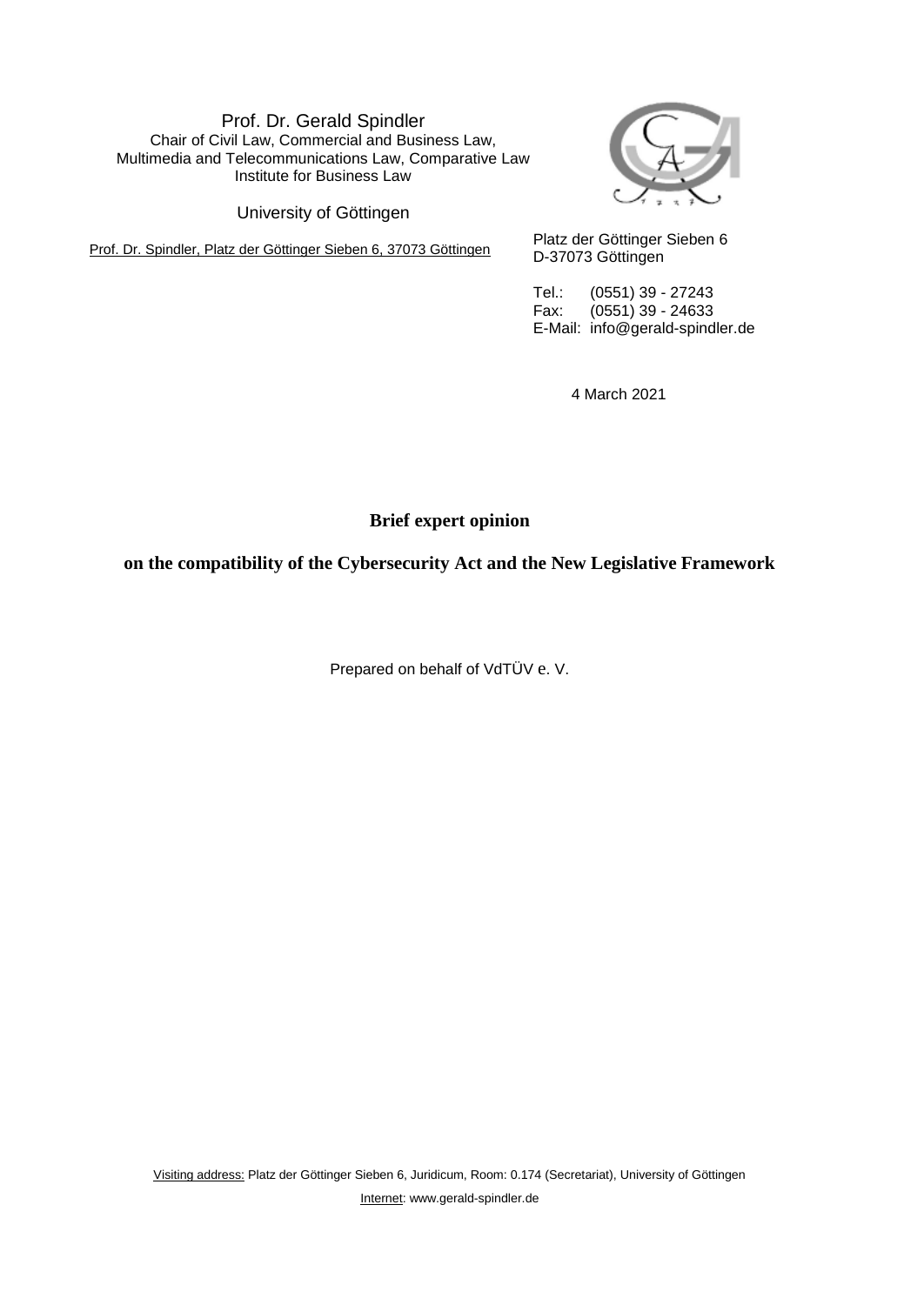# Index

| VI. Question 4: Compatibility of the voluntary Cybersecurity Act with the product safety   |
|--------------------------------------------------------------------------------------------|
|                                                                                            |
| VII. Questions 5 and 6: Linking of the Cybersecurity Act with product safety legislation20 |
| A. Horizontal regulation within the framework of the NLF with elements of the NLF21        |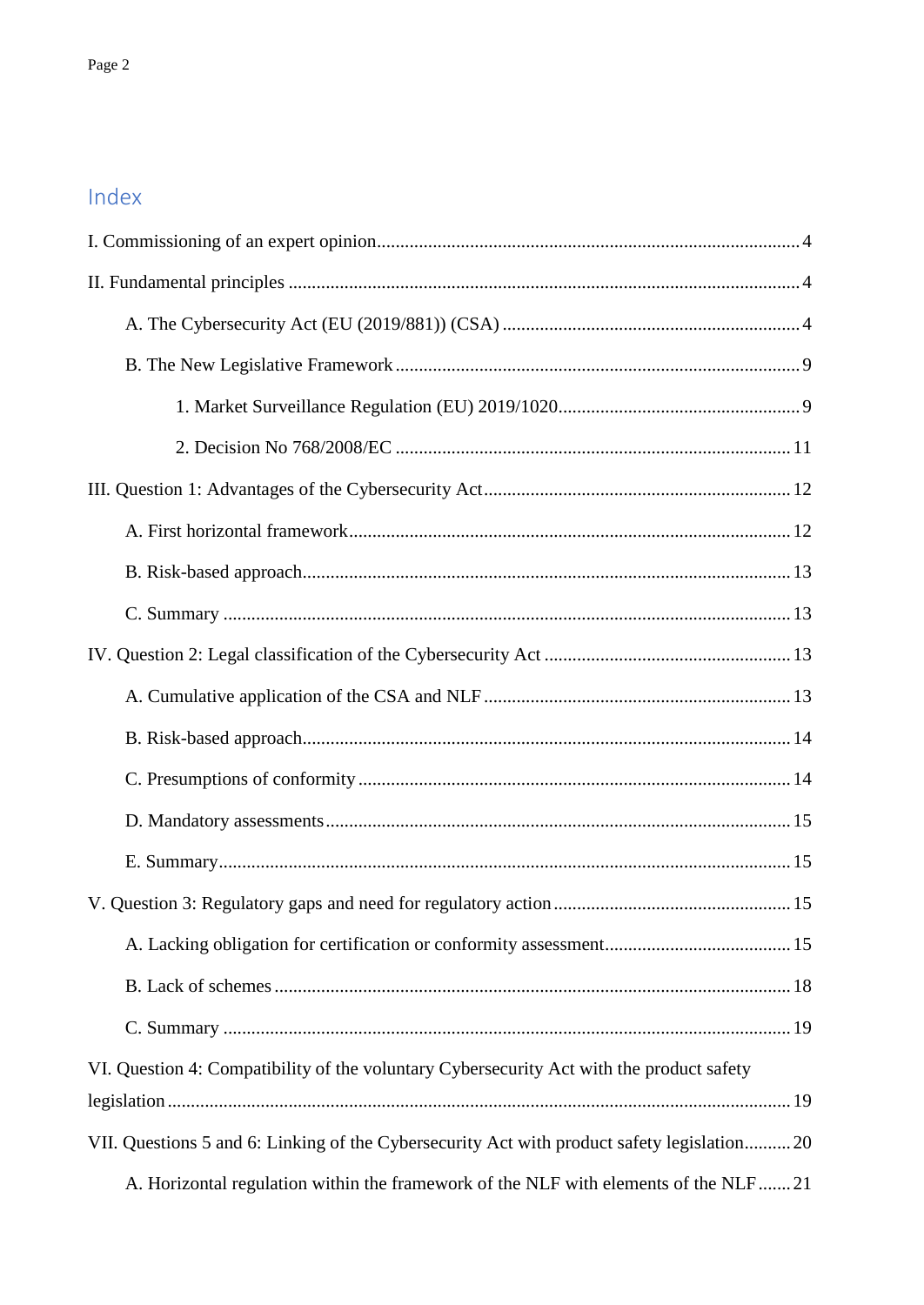| C. Adaptation of the sector-specific product safety harmonisation legislation with reference |  |
|----------------------------------------------------------------------------------------------|--|
|                                                                                              |  |
| D. Adaptation of the sector-specific product safety harmonisation legislation with no        |  |
|                                                                                              |  |
|                                                                                              |  |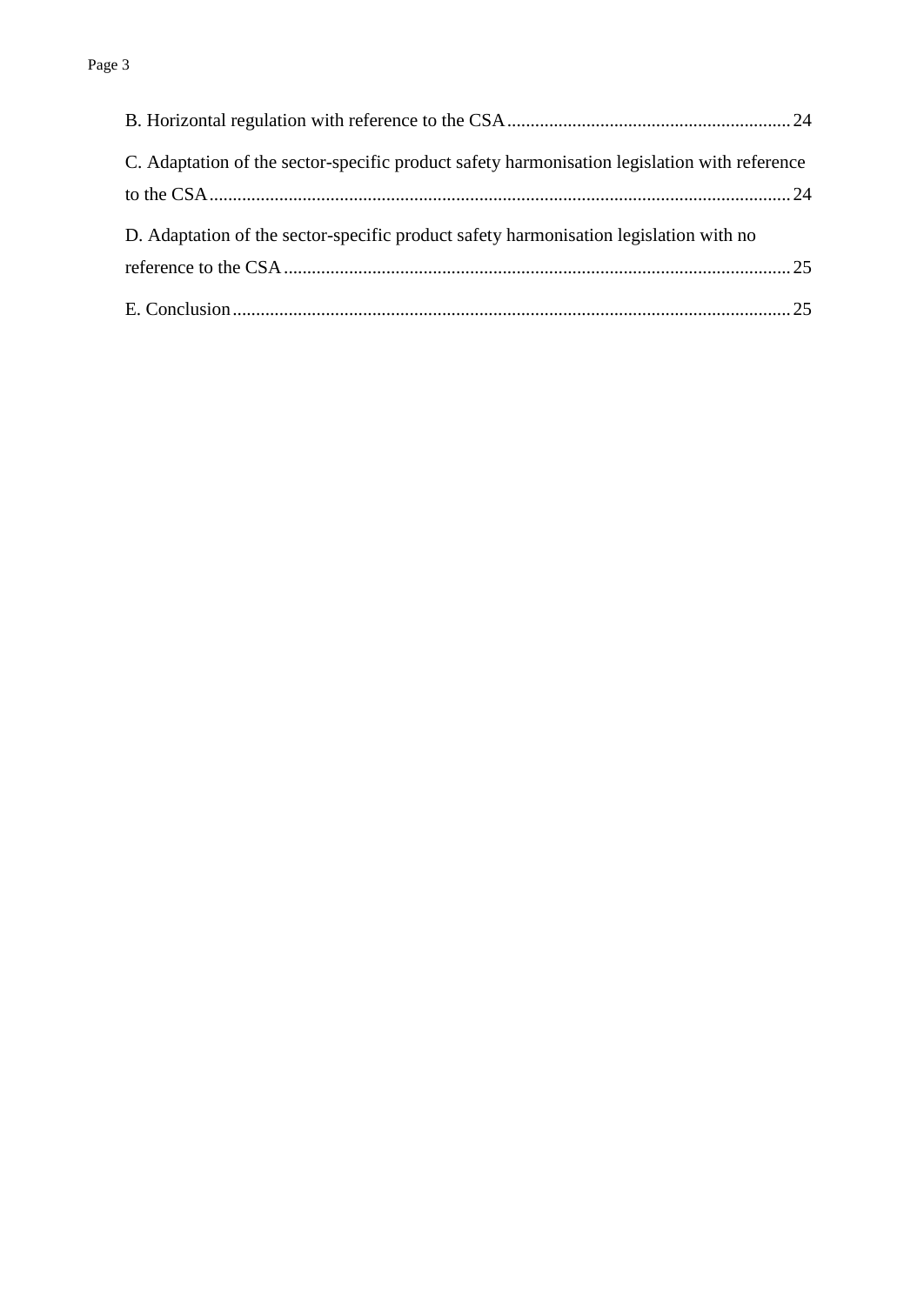# I. Commissioning of an expert opinion

The client has asked the undersigned to respond to the following questions:

1. What advantages does the CSA offer and which goals can it be used to achieve? What added value does the CSA consequently provide compared to the current sector-specific directives and regulations (before the CSA came into force)?

2. How can the CSA be classified legally vis-à-vis the European product legislation (NLF)? Is the CSA consistent with the current product regulation and particularly the currently applicable risk-based approach and its tiered conformity assessment systems (from the manufacturer selfdeclaration to the independently monitored certification)?

3. Do regulatory gaps still exist or does any need exist for regulatory action with regard to the cybersecurity of products manufactured in accordance with the European harmonisation legislation?

4. Is the voluntary nature of the CSA with regard to proof of compliance with cybersecurity requirements compatible with European product legislation, which in principle assumes mandatory security requirements for products? Is legislative action needed to make the cybersecurity requirements set out in the CSA schemes (cf. Article 56(2) and (3)) mandatory without delay?

5. How can the New Legislative Framework (NLF) and the Cybersecurity Act (CSA) be linked? Which new legal acts or which adaptations to existing legislation would be necessary to link these?

6. How can fundamental cybersecurity requirements be integrated into European product legislation? Is there a need for further legal action on the European level to integrate cybersecurity requirements directly into the sector-specific directives and regulations (for machinery, toys, lifts)?

# II. Fundamental principles

## A. The Cybersecurity Act (EU (2019/881)) (CSA)

The Cybersecurity Act of the European Union (EU) essentially comprises "Regulation (EU) 2019/881 of the European Parliament and of the Council of 17 April 2019 on ENISA (the European Union Agency for Cybersecurity) and on information and communications technology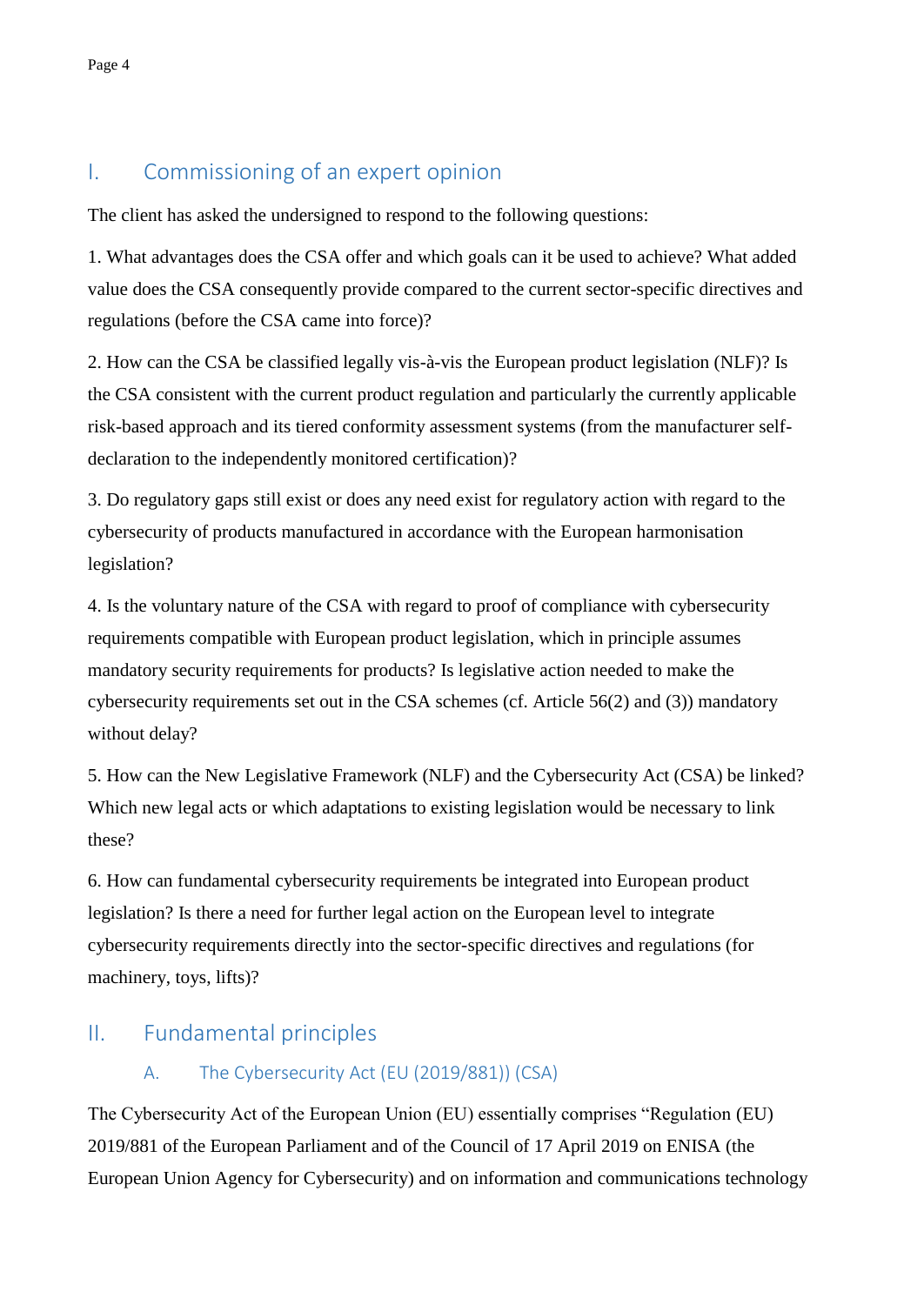-

cybersecurity certification of and repealing Regulation (EU) No 526/2013 (Cybersecurity Act)".<sup>1</sup> Unlike the EU's common product safety directives, the CSA is not a sector-specific product regulation, but rather a horizontal framework for the phenomenon of cybersecurity, which does not differentiate between products and services in its approach.

The CSA first and foremost contains specifications for a certification framework for cybersecurity. ICT products, services and processes are subject to the according certification through this regulation. Article 46(2) CSA describes the primary objective as follows:

"(2) The European cybersecurity certification framework shall provide for a mechanism to establish European cybersecurity certification schemes and to attest that the ICT products, ICT services and ICT processes that have been evaluated in accordance with such schemes comply with specified security requirements for the purpose of protecting the availability, authenticity, integrity or confidentiality of stored or transmitted or processed data or the functions or services offered by, or accessible via, those products, services and processes throughout their life cycle."

In order to achieve this objective, ENISA shall prepare European cybersecurity certification schemes on behalf of the European Commission (Article 49 CSA), which shall essentially achieve the security objectives formulated in Article 51 CSA, in particular with regard to performing an analysis of cybersecurity vulnerabilities. A CSA scheme can be based on (harmonised) standards (Article 54(1) c) CSA):

"c) references to the international, European or national standards applied in the evaluation or, where such standards are not available or appropriate, to technical specifications that meet the requirements set out in Annex II to Regulation (EU) No 1025/2012 or, if such specifications are not available, to technical specifications or other cybersecurity requirements defined in the European cybersecurity certification scheme;"

Furthermore, Article 54(2) CSA stipulates that the schemes must be consistent with any legal requirements that may apply, in particular those emanating from harmonised Union law.

ENISA has been tasked by the European Commission with concrete preparation of the schemes pursuant to Article 49(1) CSA in compliance with the procedural requirements laid out in Article 49(2)–(6) CSA. The Commission shall adopt implementing acts on this basis in accordance with

<sup>1</sup> Official Journal of the European Union, L 151, p. 15 ff*.* dated 07.06.2019, hereinafter referred to with the abbreviation "CSA".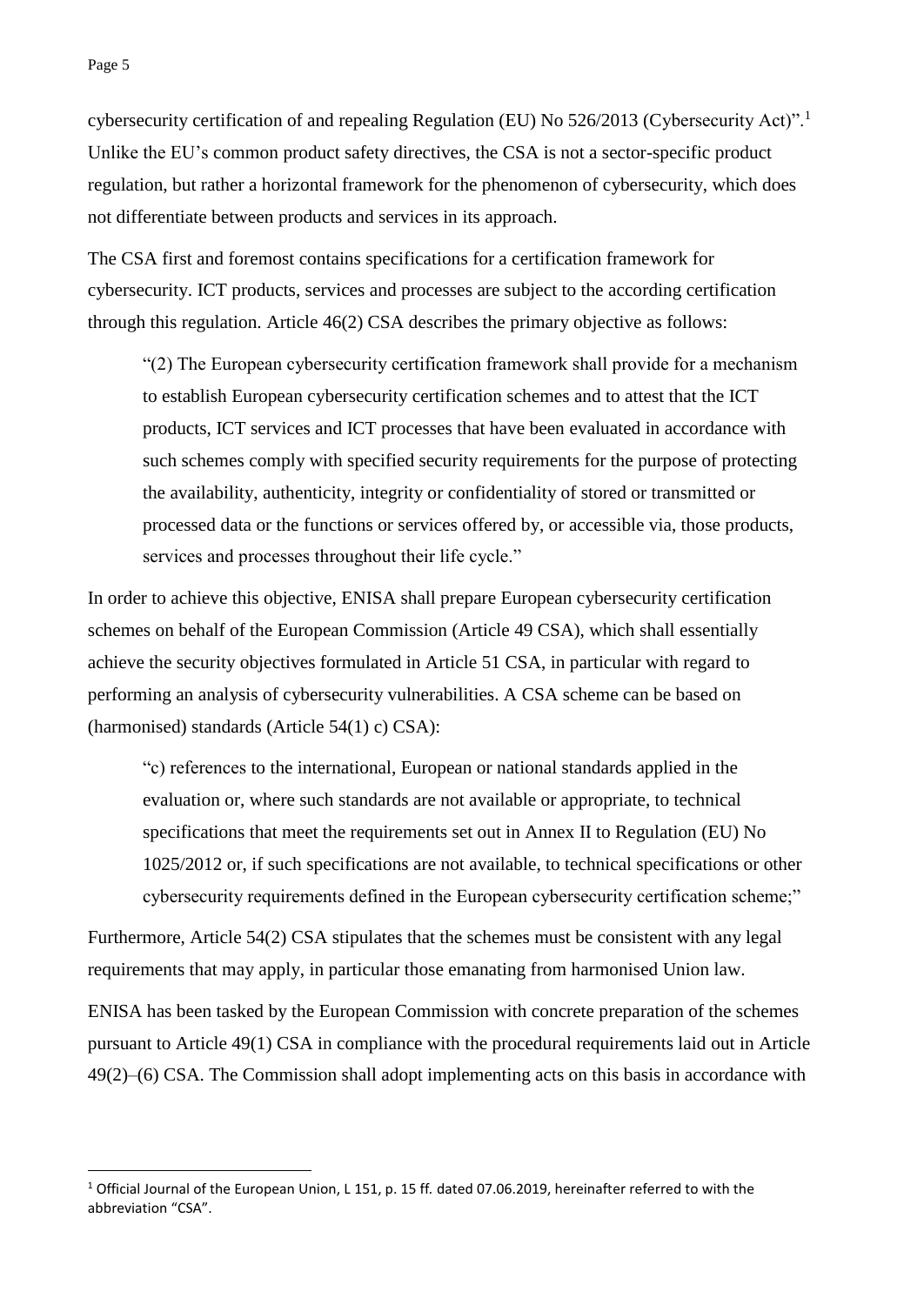Article 49(7) CSA in which the respective schemes for ICT products, services and processes shall be set out.

Pursuant to Article 52(1) CSA, three different assurance levels are to be specified within this framework, namely "basic", "substantial" and "high", which are commensurate with the respective risks in terms of the probability and impact of a security incident. Pursuant to Article 54(1) b) and d) CSA, the schemes must also contain descriptions of the risk associated with a product or service and the assurance level.

Pursuant to Article 53(1) CSA, manufacturers and suppliers can conduct a self-assessment for EU conformity for the "basic" assurance level. Pursuant to Article 53(2) CSA:

"(2) The manufacturer or provider of ICT products, ICT services or ICT processes may issue an EU statement of conformity stating that the fulfilment of the requirements set out in the scheme has been demonstrated. By issuing such a statement, the manufacturer or provider of ICT products, ICT services or ICT processes shall assume responsibility for the compliance of the ICT product, ICT service or ICT process with the requirements set out in that scheme."

Thus, the schemes must also contain information pursuant to Article 54(1) e) CSA on whether a self-declaration of conformity is permitted.

In addition, conformity assessment bodies in the sense of Article 60 CSA can also issue cybersecurity certificates for the "basic" assurance level (Article 56(4) CSA), as can public bodies (Article 56(5) CSA).

For the "substantial" assurance level or medium risk, Article 52(6) CSA requires a cybersecurity certificate, which can (according to Article 56(4) CSA) also be issued by conformity assessment bodies to be accredited pursuant to Article 60 CSA or by public bodies pursuant to Article 56(5) CSA.

Pursuant to Article 56(6) CSA, only national cybersecurity certification authorities or, in the event that tasks are delegated, conformity assessment bodies may issue certification for the "high" assurance level.

The interplay between the conformity assessment and certification is again emphasised in Recital 77, sentences 1–4 CSA:

"A **conformity assessment** is a procedure for evaluating whether specified requirements relating to an ICT product, ICT service or ICT process have been fulfilled. That procedure is carried out by an **independent third party** that is not the manufacturer or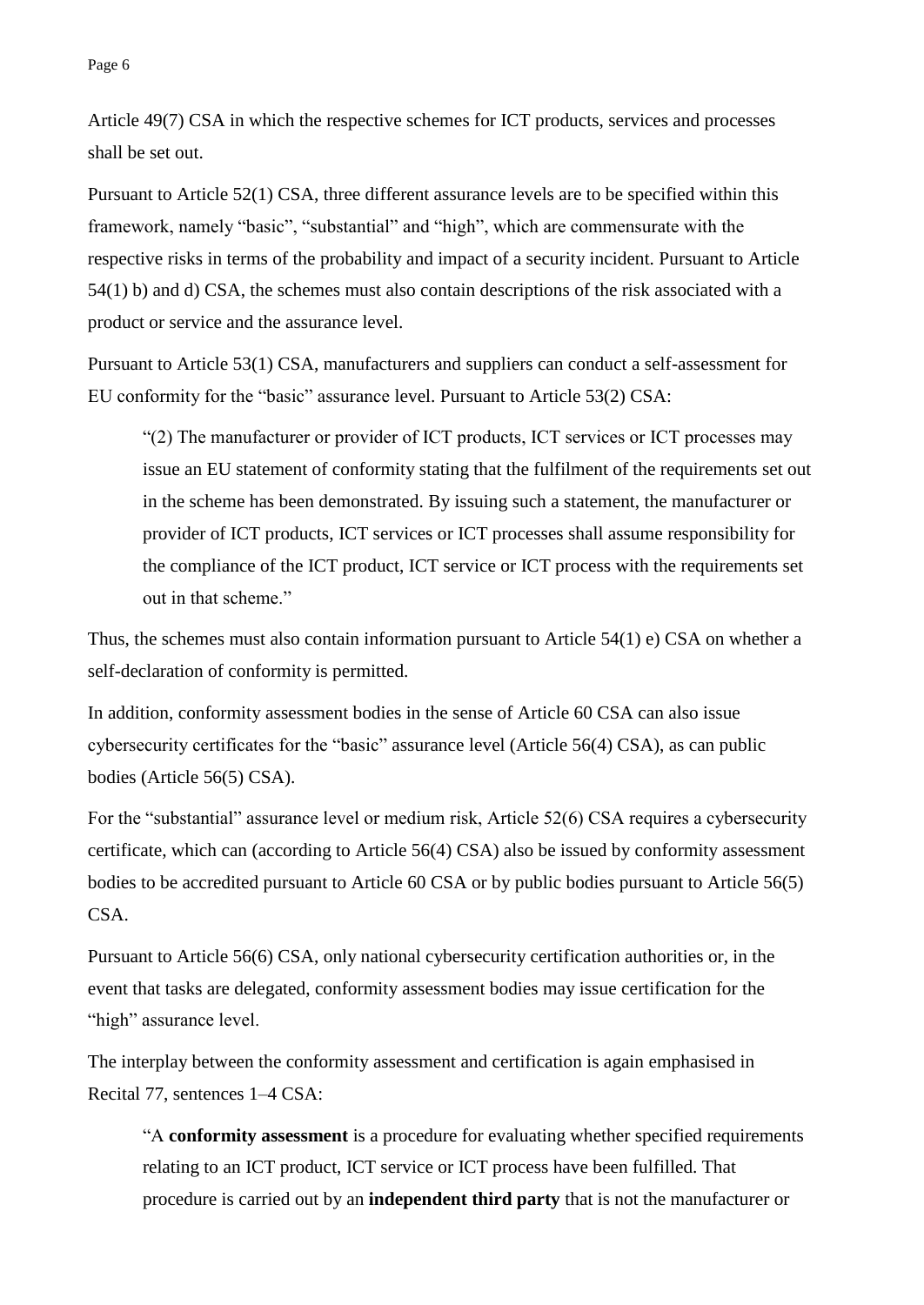provider of the ICT products, ICT services or ICT processes that are being assessed. A European cybersecurity certificate should be issued following the successful evaluation of an ICT product, ICT service or ICT process. A European cybersecurity certificate should be considered to be a confirmation that the evaluation has been properly carried out."

Additionally, Recital 81 CSA again makes clear:

"The manufacturer or provider of ICT products, ICT services or ICT processes who carry out a conformity **self-assessment** should be able to issue and sign the EU statement of conformity as part of the conformity assessment procedure. An **EU statement of conformity** is a document that states that a specific ICT product, ICT service or ICT process complies with the requirements of the European cybersecurity certification scheme. By issuing and signing the EU statement of conformity, the manufacturer or provider of ICT products, ICT services or ICT processes assumes responsibility for the compliance of the ICT product, ICT service or ICT process with the legal requirements of the European cybersecurity certification scheme. A copy of the EU statement of conformity should be submitted to the national cybersecurity certification authority and to ENISA."

The main difference is thus that the EU declaration of conformity is issued by the manufacturer or supplier and they are responsible for its correctness, whereas in the case of certification, either the conformity assessment body or a public body issues the certificate.

However, for all of the risk levels mentioned above, certification (or, in the low risk range, the declaration of conformity based on self-assessment by the manufacturer) remains voluntary unless Union law or Member State law states otherwise. This is stipulated in Article 53(4) CSA on conformity self-assessment:

"The issuing of an EU statement of conformity is voluntary, unless otherwise specified in Union law or Member State law."

For cybersecurity certification – and thus for the other risk ranges – in Article 56(2) CSA:

"The cybersecurity certification shall be voluntary, unless otherwise specified by Union law or Member State law."

In light of the respective cybersecurity aims, the Commission must reassess at regular intervals whether cybersecurity certification can remain voluntary or must be made mandatory (Article 56(3) CSA):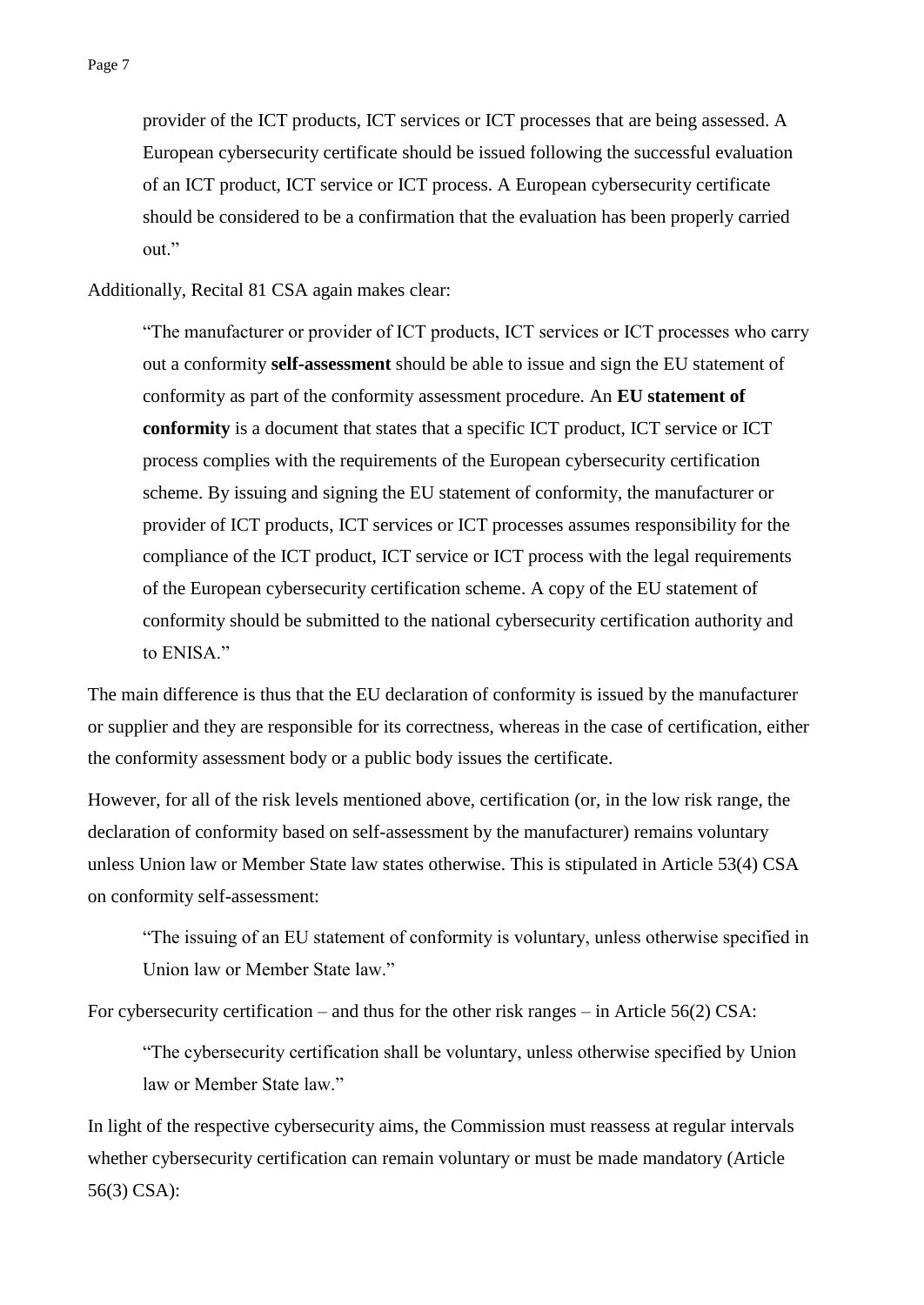"The Commission shall regularly assess the efficiency and use of the adopted European cybersecurity certification schemes and whether a specific European cybersecurity certification scheme is to be made mandatory through relevant Union law to ensure an adequate level of cybersecurity of ICT products, ICT services and ICT processes in the Union and improve the functioning of the internal market."

Recital 92, sentence 1 CSA also makes clear that mandatory certification may be imposed in the future:

"In some areas, it could be necessary in the future to impose specific cybersecurity requirements and make the certification thereof **mandatory** for certain ICT products, ICT services or ICT processes, in order to improve the level of cybersecurity in the Union."

Furthermore, Article 56(3) e) CSA requires the Commission to

"propose the most speedy and efficient way in which the transition from a voluntary to mandatory certification schemes is to be implemented."

Article 54(1) c) CSA stipulates numerous other requirements for the schemes, in particular:

"references to the international, European or national standards applied in the evaluation or, where such standards are not available or appropriate, to technical specifications that meet the requirements set out in Annex II to Regulation (EU) No 1025/2012 or, if such specifications are not available, to technical specifications or other cybersecurity requirements defined in the European cybersecurity certification scheme;"

Overall, however, Article 54(1) CSA grants the respective schemes extensive flexibility in the various elements required for cybersecurity certification, such as the maximum validity period for certification (Article 54(1) r) CSA).

Article 54(2) CSA stipulates the following in all cases:

"(2) The specified requirements of the European cybersecurity certification scheme shall be consistent with any applicable legal requirements, in particular requirements emanating from harmonised Union law."

However, the legal implications of certification or an EU declaration of conformity are also important during the assessment, as they can demonstrate the presumption of conformity with the requirements of a specific legal act (Article 54(3), (4) CSA):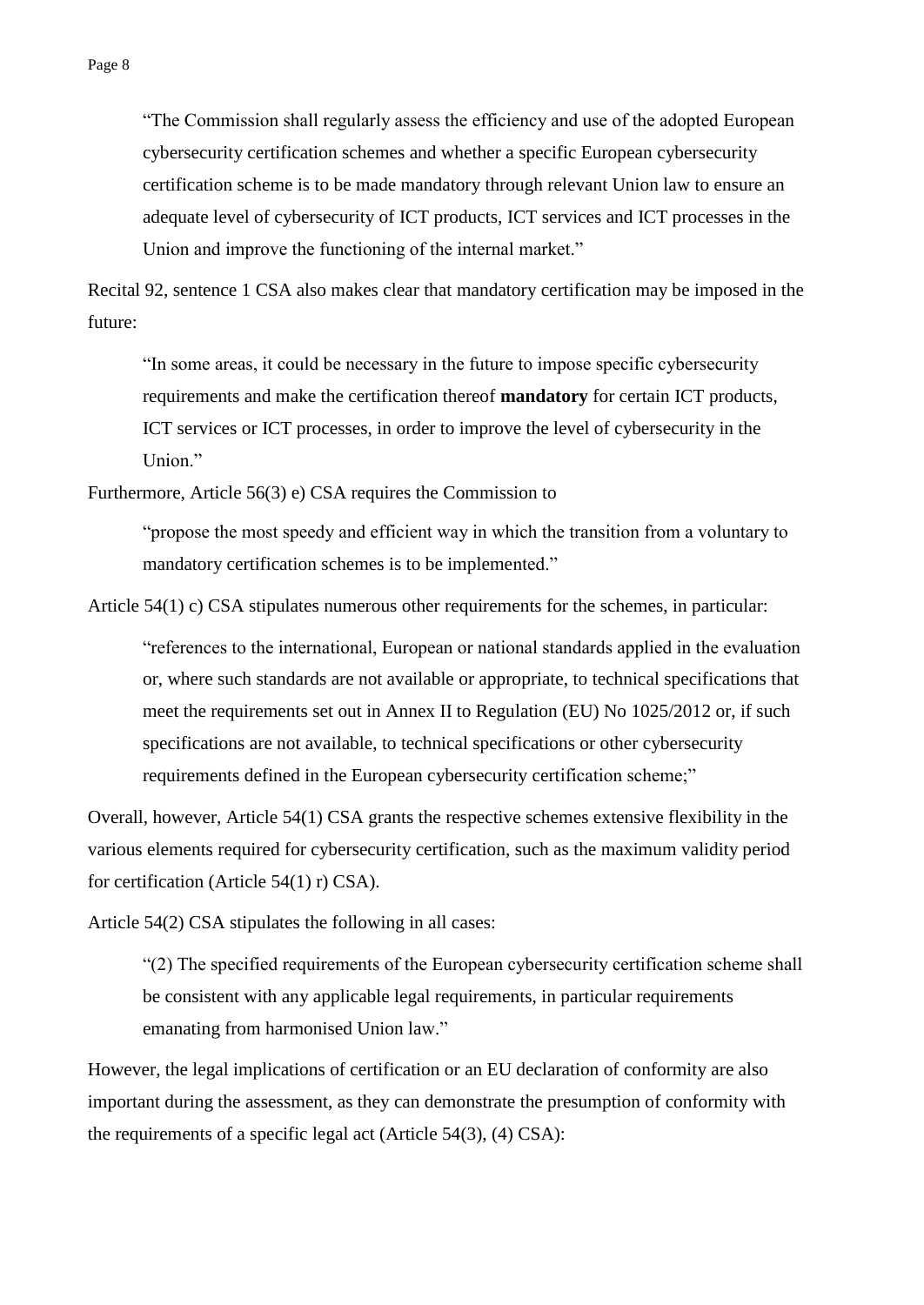"(3) Where a specific Union legal act so provides, a certificate or an EU statement of conformity issued under a European cybersecurity certification scheme may be used to demonstrate the presumption of conformity with requirements of that legal act.

(4) In the absence of harmonised Union law, Member State law may also provide that a European cybersecurity certification scheme may be used for establishing the presumption of conformity with legal requirements."

This presumption of conformity also applies to the certification. Thus, the presumption of conformity with the requirements of this respective scheme applies to certification according to Article 56(1) CSA.

"(1) ICT products, ICT services and ICT processes that have been certified under a European cybersecurity certification scheme adopted pursuant to Article 49 shall be presumed to comply with the requirements of such scheme."

### B. The New Legislative Framework

The New Legislative Framework (NLF) largely replaces the provisions set out in the New Approach in product safety. With "Regulation (EC) No 765/2008 of the European Parliament and of the Council of 9 July 2008 setting out the requirements for accreditation and market surveillance relating to the marketing of products and repealing Council Regulation (EEC) No 339/93<sup>3</sup>, it provides a general horizontal framework for non-specified product safety regulations, whereby the regulation comes into effect alongside "Decision No 768/2008/EC of the European Parliament and of the Council of 9 July 2008 on a common framework for the marketing of products<sup>33</sup>. Regulation 765/2008 has been replaced in part by the new "Regulation" (EU) 2019/1020 of the European Parliament and of the Council of 20 June 2019 on market surveillance and the conformity of products, and amending Directive 2004/42/EC and Regulations (EC) No 765/2008 and (EU) No 305/2011"<sup>4</sup> .

#### 1. Market surveillance regulation (EU) 2019/1020

This regulation primarily foresees a fundamental reform of Directive 2001/95/EC on general product safety<sup>5</sup> (Recital 7). In particular, it aims to harmonise four areas across Europe (Article 1 Regulation No 765/2008):

-

<sup>2</sup> Official Journal of the European Union L 218, p. 30 ff. dated 13.08.2008.

<sup>3</sup> Official Journal of the European Union L 218, p. 82 ff. dated 13.08.2008.

<sup>4</sup> Official Journal of the European Union L 169, p. 1 ff. dated 25.06.2019.

<sup>5</sup> Official Journal of the European Union L 11, p. 4 ff. dated 15.01.2002.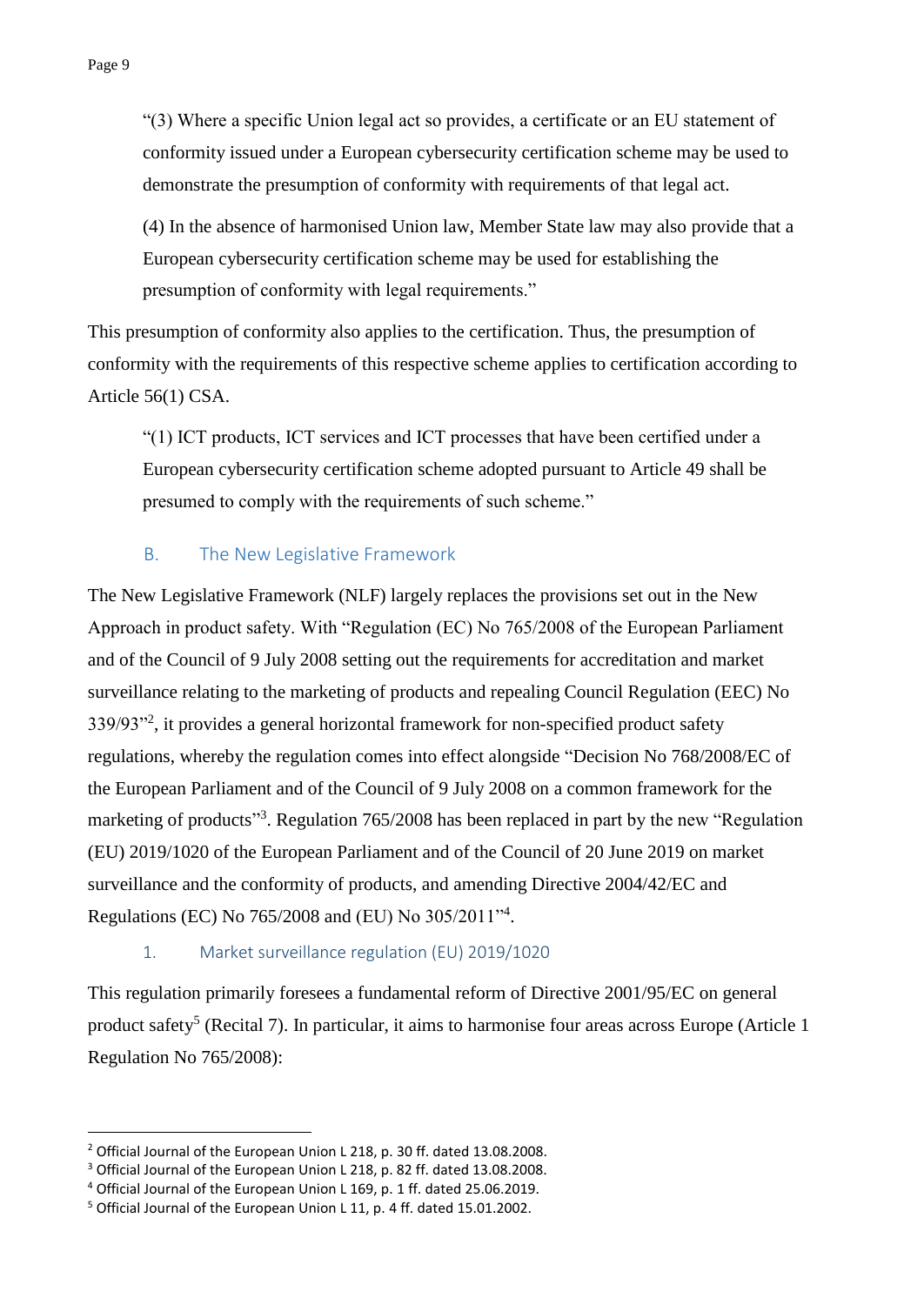- the accreditation bodies and corresponding procedure;
- market surveillance of products to ensure a high level of protection of health and safety in general, health and safety at the workplace, environmental and consumer protection, and security;
- the control of products from third countries;
- general principles for the CE marking.

Regulation 768/2008/EC has been amended and adapted in part by "Regulation (EU) 2019/1020 of the European Parliament and of the Council of 20 June 2019 on market surveillance and the conformity of products, and amending Directive 2004/42/EC and Regulations (EC) No 765/2008 and (EU) No 305/2011"<sup>6</sup>.

However, pursuant to Article 2(1) Regulation No 2019/1020, this regulation only applies to products that are subject to the EU-wide harmonisation legislation listed in the annex.

Pursuant to Article 3(19) Regulation No 2019/1020, a "product presenting a risk" is understood to be

"a product having the potential to affect adversely health and safety of persons in general, health and safety in the workplace, protection of consumers, the environment, public security and other public interests, protected by the applicable Union harmonisation legislation, to a degree which goes beyond that considered reasonable and acceptable in relation to its intended purpose or under the normal or reasonably foreseeable conditions of use of the product concerned, including the duration of use and, where applicable, its putting into service, installation and maintenance requirements;"

Regulation No 765/2008 remains in force with regard to the provisions on conformity assessment bodies however – as is reflected in the amended title for Regulation No 765/2008 of "setting out the requirements for accreditation and market surveillance relating to the marketing of products and repealing Regulation (EEC) No 339/93" (Article 39(1) No 1 Regulation No 2019/1020.

<u>.</u>

<sup>6</sup> Official Journal of the European Union L 169, p. 1 ff. dated 25.06.2019.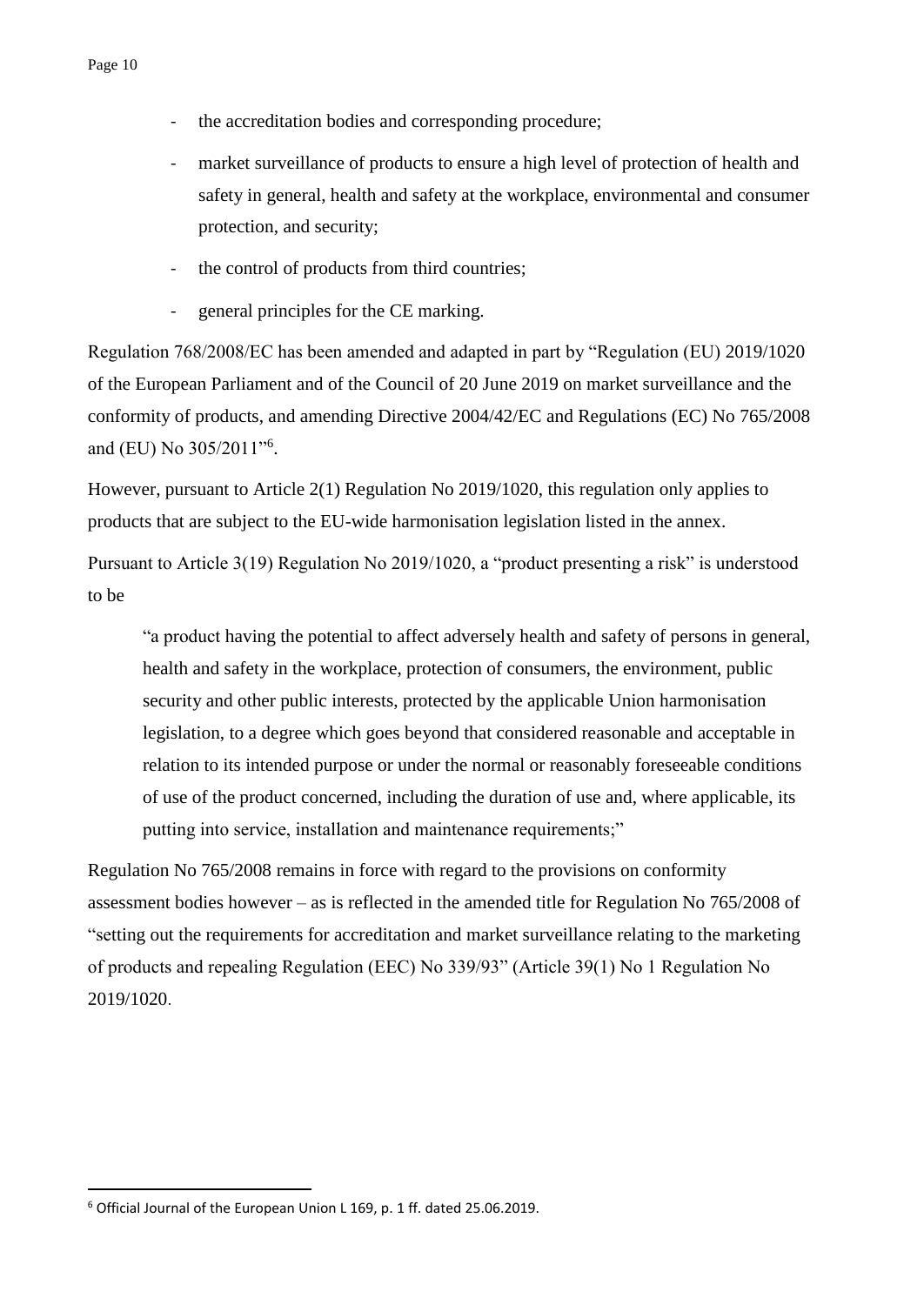#### 2. Decision No 768/2008/EC of the European Parliament and of the Council of 9 July 2008

Decision No 768/2008/EC provides for a more or less mandatory model for the design of sectorspecific directives for all product safety directives. Particularly Article 4(1) b) of this decision provides for a risk-based approach for mandatory declarations of conformity:

"(1) Where Community harmonisation legislation requires conformity assessment to be performed in respect of a particular product, the procedures which are to be used shall be chosen from among the modules set out and specified in Annex II, in accordance with the following criteria:

 $(a)$  (...)

(b) the nature of the risks entailed by the product and the extent to which conformity assessment corresponds to the type and degree of risk;"

Article 6(1) of Decision No 768/2008/EC again leaves it up to the (EU) Community which approach it wishes to take in the harmonisation legislation for conformity assessments and whether the assessment should be carried out by the manufacturer, a public authority or a notified body.

The risk categories correspond with the modules for declarations of conformity contained in the annex, beginning with Module A on internal production control through to Module H1 on conformity based on full quality assurance with design examination, which sets the most stringent requirements.

In the case of the declaration of conformity, Decision No 768/2008 also provides for a presumption of conformity (Article 3(2) in conjunction with Article R8).

"Products which are in conformity with harmonised standards or parts thereof the references of which have been published in the Official Journal of the European Union shall be presumed to be in conformity with the requirements covered by those standards or parts thereof, set out in … [reference to the relevant part of the legislation]."

Recital 40 moreover states:

"(40) If a conformity assessment body demonstrates conformity with the criteria laid down in harmonised standards, it should be presumed to comply with the corresponding requirements set out in the relevant sectoral legislation."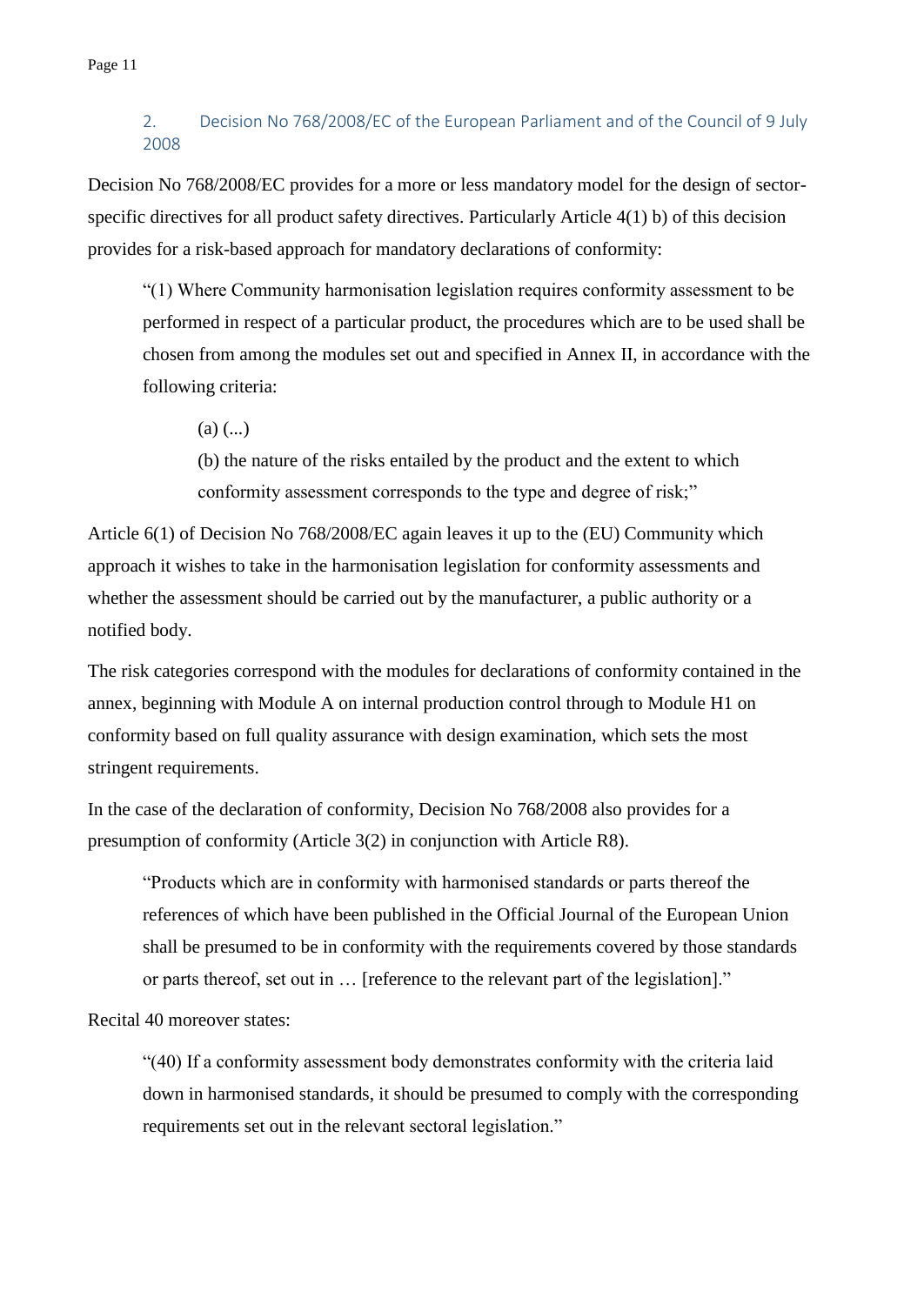# III. Question 1: Advantages of the Cybersecurity Act

*1. What advantages does the CSA offer and which goals can it be used to achieve? What added value does the CSA consequently provide compared to the current sector-specific directives and regulations (before the CSA came into force)?*

### A. First horizontal framework

The Cybersecurity Act (CSA) offers a broad approach to the coverage of cybersecurity risks for the first time. It not only applies to products like the sector-specific product safety directives or regulations do, but also covers services and processes – and thus enables a holistic approach.

The added value of the CSA compared to the current sector-specific directives and regulations for product safety thus primarily lies in the horizontal approach, which can identify IT risks across all areas. This facilitates the specification of requirements for both uniform cybersecurity measures and assessment procedures without differentiating between products and IT services (this differentiation is difficult anyway in practice). **To date, cybersecurity requirements have not been included in the sector-specific directives or regulations such as the Machinery Directive at all** – as far as can be seen, with the sole exception of the Medical Device Regulation<sup>7</sup>, which explicitly addresses the topic of IT security for the first time by qualifying software as an active device (Article  $2(1)$  No 4) and requiring consideration of the interaction between software and the IT environment (Article 5 Para. 2 in conjunction with Annex I No 14.2 d)). The same applies to IT security measures, which are explicitly addressed in Annex I No 17.4 of the Medical Device Regulation. Apart from this exception, no comparable requirements exist to date in product-specific directives or regulations.

The lack of mandatory European cybersecurity requirements is particularly critical given that cybersecurity is now recognised as playing an important, if not central, role in products and plants that are increasingly dependent on IT environments. The CSA therefore offers a regulatory starting point for the development of cybersecurity requirements and establishes the according risk-appropriate review mechanisms.

### B. Risk-based approach

<u>.</u>

The CSA offers a high degree of flexibility, whereby schemes can be developed specifically for classes of products and interacting services depending on the risk assessment by differentiating

 $7$  Regulation (EU) 2017/745 of the European Parliament and of the Council of 5 April 2017 on medical devices, amending Directive 2001/83/EC, Regulation (EC) No 178/2002 and Regulation (EC) No 1223/2009 and repealing Council Directives 90/385/EEC and 93/42/EEC, Official Journal of the European Union L 117, 1 ff. dated 05.05.2017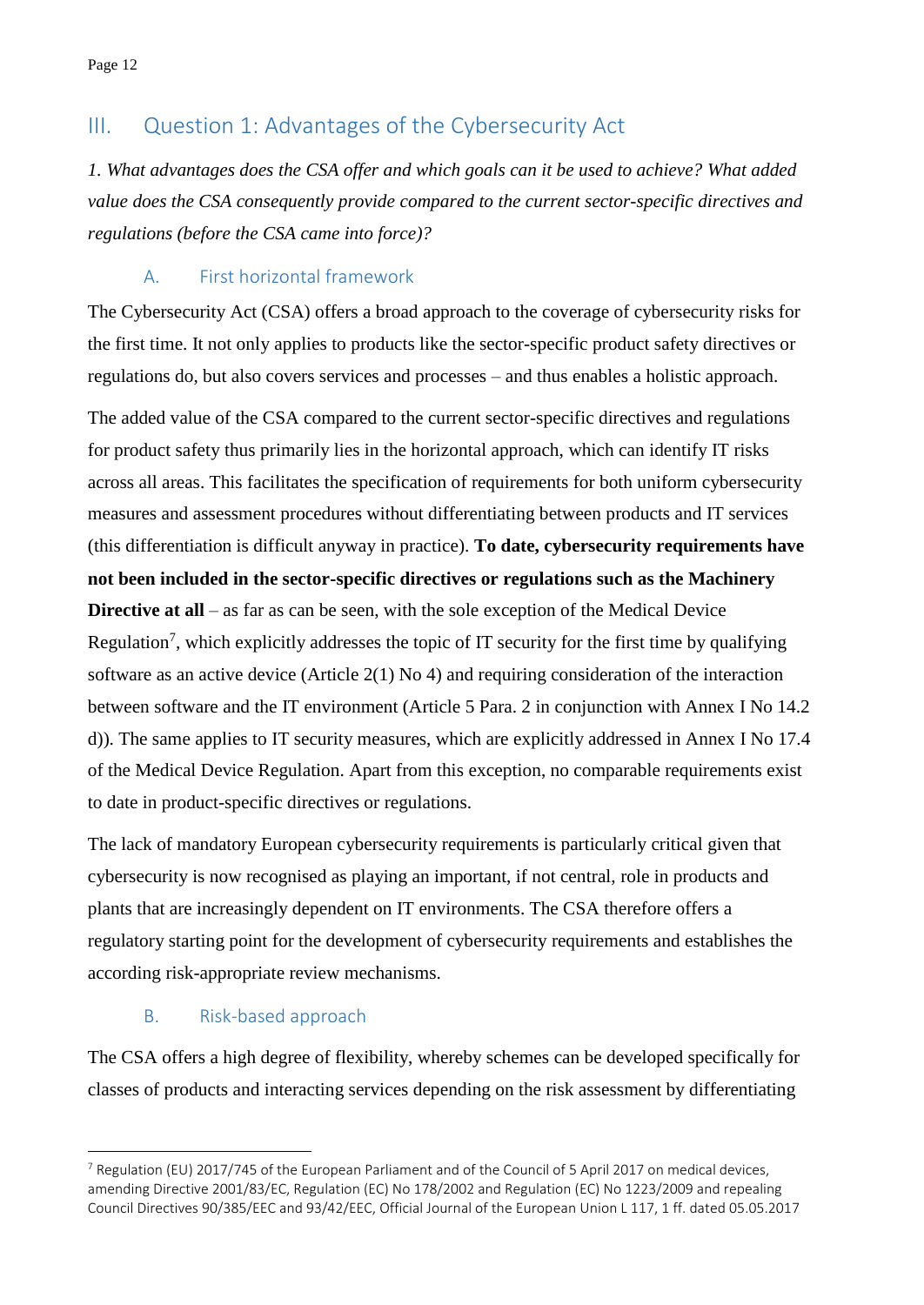between "basic", "substantial" and "high" risks. The CSA's modular structure means that the schemes can be followed voluntarily or also declared mandatory through additional legal acts in Union law or by Member States. The link via Article 60 CSA to the common conformity assessment procedures and the NLF as well as the presumption of conformity of certification (Article 56 (1) CSA) or manufacturers' self-declarations (for "basic" risks) (Article 54(3) CSA) mirrored in Article 3(2) Decision No 768/2008 in conjunction with Article R8 Decision No 768/2008 moreover ensures the creation of a single market, whereby the presumption of conformity means the respective Member States can trust that the cybersecurity requirements have been complied with.

However, the presumption of conformity pursuant to the CSA only applies if the assessment and certification procedure provided for in the respective scheme has been followed, which in turn depends on the assurance levels. If, for example, the products in question have been certified by third parties not meeting the requirements of Article 60 CSA, the presumption of conformity pursuant to Article 56(1) CSA cannot apply.

The parallels between the NLF (Article 4(1) b) Decision No 768/2008) and the CSA lie in the fact that an inseparable correlation exists in both the CSA and the NLF between the conformity assessment procedure to be applied and the risks posed by the product.

#### C. Summary

To summarise, the CSA offers the following added value:

- horizontal, uniform regulation of cybersecurity requirements
- inclusion of products as well as of ICT services and processes
- uniform requirements for assessment and certification procedures
- risk-based approach

## IV. Question 2: Legal classification of the Cybersecurity Act

*2. How can the CSA be classified legally vis-à-vis the European product legislation (NLF)? Is the CSA consistent with the current product regulation and particularly the currently applicable risk-based approach and its tiered conformity assessment systems (from the manufacturer selfdeclaration to the independently monitored certification)?*

#### A. Cumulative application of the CSA and NLF

The CSA can essentially be classified legally as horizontal to the European product legislation in the form of the New Legislative Framework (NLF), whereby it applies in addition to the product safety requirements and complements the safety regulations with (still to be adopted) schemes.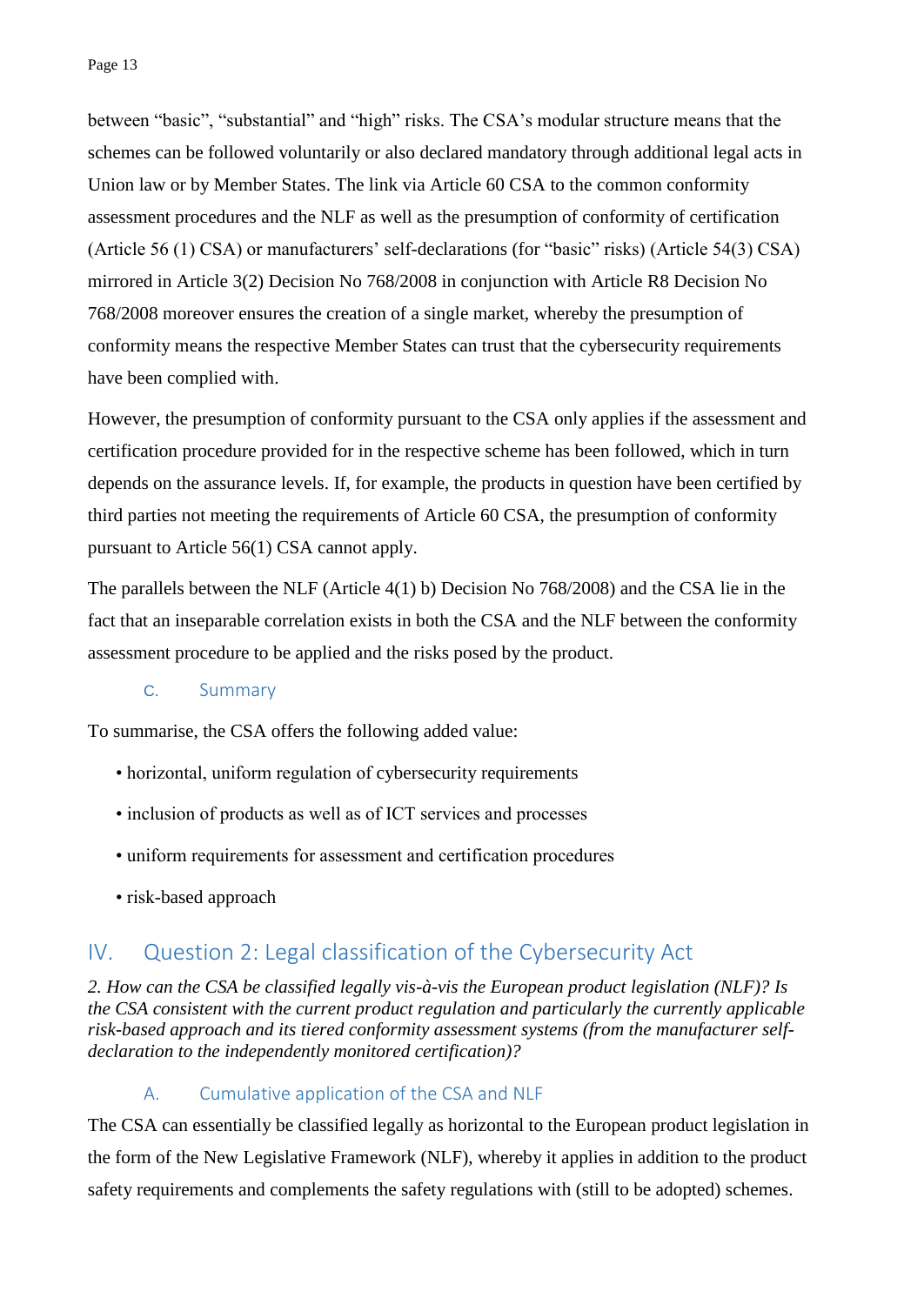Similar to in other safety regulations pursuant to public law, requirements pursuant to the CSA apply in addition to product safety regulations in a cumulative manner. In other words, the CSA is not replaced by sector-specific product safety directives, nor can the CSA claim precedence over these directives.

#### B. Risk-based approach

Both legal acts – the CSA and the NLF – take a risk-based approach. This is made clear in the CSA through the assurance levels mentioned previously, which link to the different risks and their intensity, and in the NLF through Article 4(1) b), which requires modules to be chosen according to

"the nature of the risks entailed by the product and the extent to which conformity assessment corresponds to the type and degree of risk;"

Thus, the NLF's risk-based approach and the tiered conformity assessment systems provided for therein (from the self-declaration by the manufacturer through to an independent certification) do not contradict the approach taken in the CSA. As previously mentioned, the CSA provides for a self-declaration by the manufacturer as an EU statement of conformity for low risks (Article 53(2) CSA), but certification for higher risks (Article 56 CSA). The fact that the CSA also contains a risk-based approach is made clear in Recital 78 CSA:

"The choice of the appropriate certification and associated security requirements by the users of European cybersecurity certificates should be based on an analysis of the risks associated with the use of the ICT products, ICT services or ICT processes. Accordingly, the assurance level should be commensurate with the level of the risk associated with the intended use of an ICT product, ICT service or ICT process."

Thus, the approach taken in the CSA corresponds to the risk-based approach provided for in the NLF.

The CSA is also aligned with the NLF with regard to the conformity assessment systems, and particularly the requirements set for the conformity assessment bodies, through the reference in Article 60(1) CSA to Regulation No 765/2008, whereby this regulation applies specifically for product safety and regulates aspects of accreditation, etc. and is, as such, not superseded by the new Regulation No 2019/1020.

#### C. Presumptions of conformity

The presumptions of conformity also apply in parallel: the CSA contains the presumption (Article 56(1) CSA) that the requirements of the CSA are complied with in case of certification,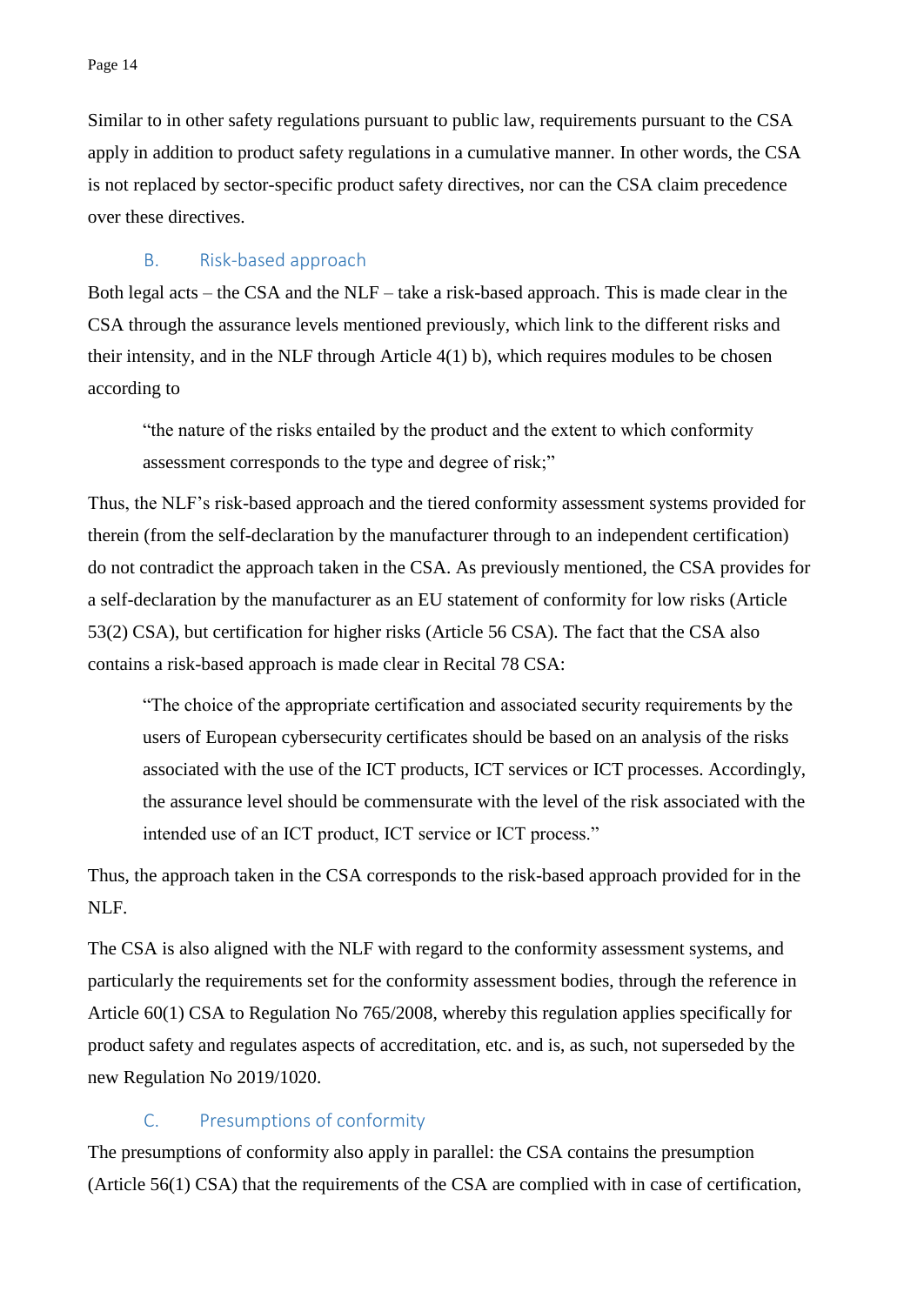including the manufacturer's self-declaration pursuant to Article 54(3), (4) CSA, and the NLF contains the presumption regarding compliance with product safety or the respective standards (Article 3(2) in conjunction with Article R8 Decision No 768/2008).

### D. Mandatory assessments

A significant difference exists, however, with regard to the question of whether conformity assessments and certifications are mandatory: while the NLF provides for this in the modules (depending on the risk) – as is reflected in the Medical Device Regulation, again depending on the products' risk classification (Article 52 Medical Device Regulation) – the CSA does not stipulate a certification process – even for the "high" assurance level (Article 56(2) CSA), although the option of committing to certain safety requirements or applying certain conformity assessment procedures is already provided for therein.

#### E. Summary

The CSA can be classified legally as a horizontal regulation that deals comprehensively with cyber threats. It is based on broadly similar approaches to the sector-specific product safety directives, but takes a holistic approach as a horizontal regulation. Both legal acts are risk-based and contain presumptions of conformity, but differ considerably in terms of the obligation to apply the certification or conformity assessment procedure.

The CSA includes key structural elements of the NLF, namely a risk-based approach, a link between the conformity assessment procedure to be applied and the risk posed by the product, the instrument of accreditation, the presumption of conformity, and the use of norms and standards. It is thus fully compatible with the NLF.

# V. Question 3: Regulatory gaps and need for regulatory action

*3. Do regulatory gaps still exist or does any need exist for regulatory action with regard to cybersecurity for products manufactured in accordance with the European harmonisation legislation?*

*From Question 4: Is legislative action needed to make the cybersecurity requirements set out in the CSA schemes (cf. Article 56(2) and (3)) mandatory without delay?*

## A. Lacking obligation for certification / conformity assessment

The need for legal policy action with regard to the risk situation in the field of cybersecurity, especially in terms of the risks arising from Internet of Things devices, must form the starting point for answering this question.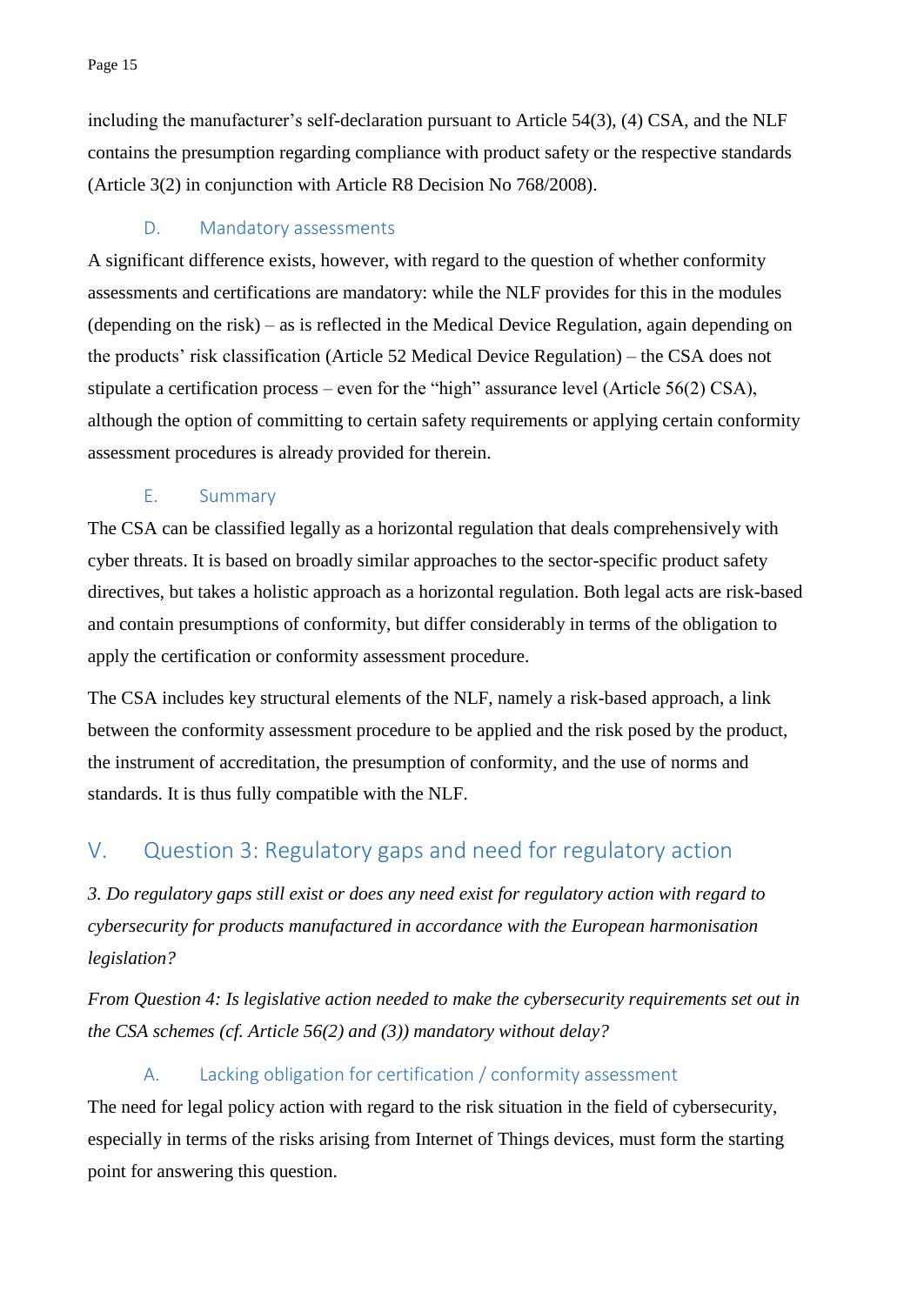While the General Product Safety Directive (GPSD) 2001/95/EC applies to consumer products, other sector-specific legislation also applies to these, too. With the exception of the Medical Device Regulation 2017/745, neither the GPSD nor the sector-specific legislation address specific cybersecurity risks however. Article 3(1) GPSD requires that manufacturers only place safe products on the market. According to Article 2 b), however, every product is considered a "safe product", which

"[...] under normal or reasonably foreseeable conditions of use including duration and, where applicable, putting into service, installation and maintenance requirements, does not present any risk or only the minimum risks compatible with the product's use, considered to be acceptable and consistent with a high level of protection for the safety and health of persons, taking into account the following points in particular: (i) the characteristics of the product, including its composition, packaging, instructions for assembly and, where applicable, for installation and maintenance; (ii) the effect on other products, where it is reasonably foreseeable that it will be used with other products;"

This definition does not yet include the requirement that a product must also offer a riskadequate protection against cyber attacks and misuse (protection of the integrity, confidentiality and availability of the systems) in order to guarantee the high level of protection enshrined in European product safety law. This regulatory gap is all the more serious because the product's interaction with IT services or processes within an IT environment is not taken into account either.

Such a regulatory gap also exists in the sector-specific product safety directives. Only the Medical Device Regulation<sup>8</sup> explicitly takes the interactions between software and its IT environment into account (Annex I No 14.2. d)

"the risks associated with the possible negative interaction between software and the IT environment within which it operates and interacts;"

Annex I No 17.4. moreover states:

<u>.</u>

<sup>8</sup> Regulation (EU) 2017/745 of the European Parliament and of the Council of 5 April 2017 on medical devices, amending Directive 2001/83/EC, Regulation (EC) No 178/2002 and Regulation (EC) No 1223/2009 and repealing Council Directives 90/385/EEC and 93/42/EEC, Official Journal of the European Union L 117, p. 1 ff. dated 05.05.2017.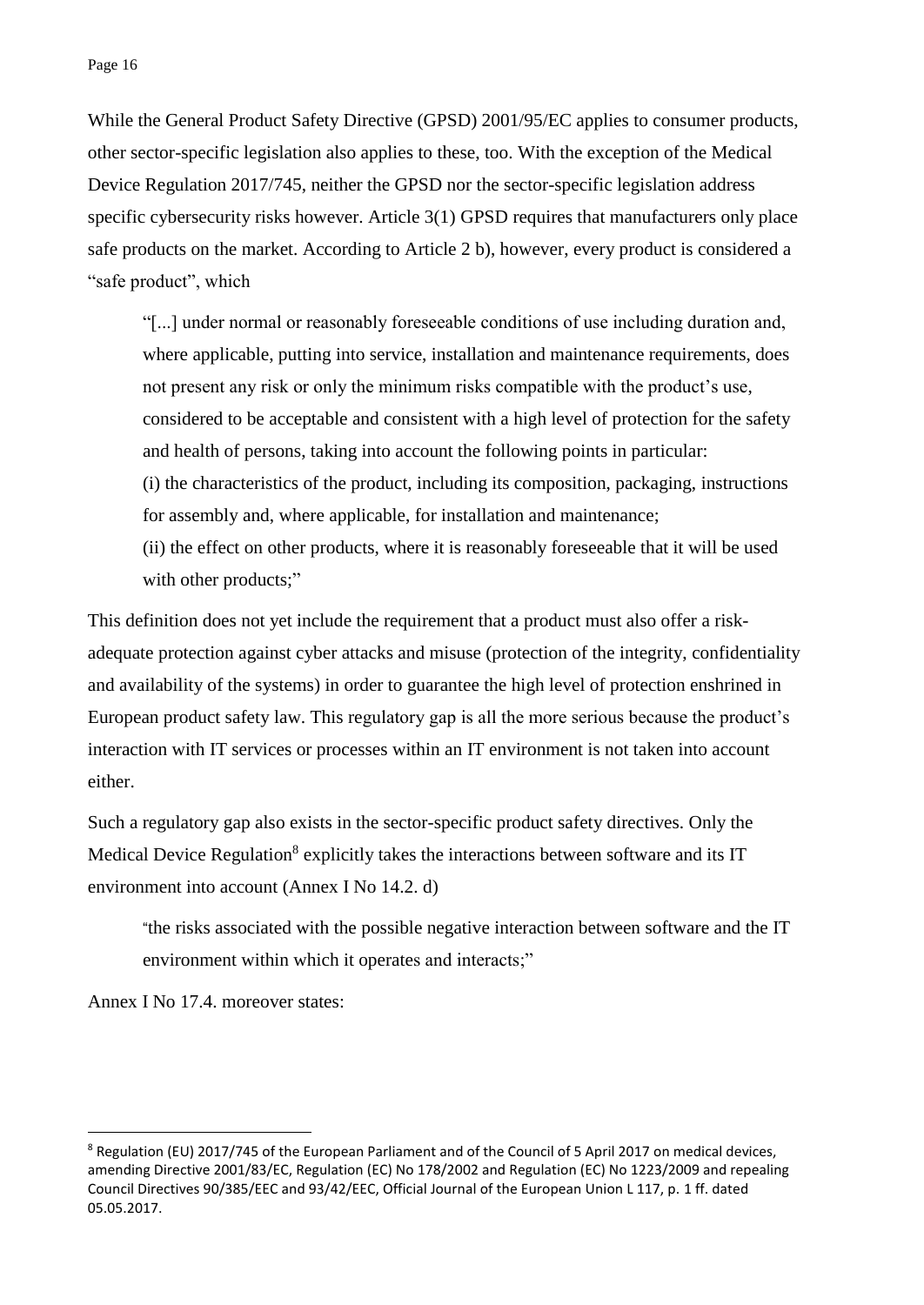<u>.</u>

"Manufacturers shall set out minimum requirements concerning hardware, IT networks characteristics and IT security measures, including protection against unauthorised access, necessary to run the software as intended."

However, these regulations on the consideration of cybersecurity risks are a clear exception in the sector-specific harmonisation legislation.<sup>9</sup> The pending revision of the Radio Equipment Directive<sup>10</sup> for which the EU has submitted an impact assessment report with options for integrating cybersecurity requirements should also be mentioned in this context.<sup>11</sup> Nor does the NLF contain a general provision that would make it mandatory to take cybersecurity into account in the risk assessment and selection of the respective modules with regard to certification and the manufacturer's self-declaration.

The CSA attempts to fill this regulatory gap in the area of cybersecurity with a holistic approach, whereby products are not considered in isolation, but rather the associated IT services and processes and thus also the mutual dependencies of products with these services and processes are also taken into account in the security consideration. However, the CSA lacks the element of mandatory conformity assessment, as certification has only been envisaged as voluntary so far – even for high risks or assurance levels. This CSA concept, which is initially based on voluntary conformity assessment procedures, thus contradicts most of the mandatory requirements provided for in the sector-specific harmonisation legislation and the associated conformity assessment procedures.

As long as the CSA still lacks mandatory schemes because there are no Union legal acts declaring the schemes mandatory, and harmonisation legislation does not (yet) contain any requirements regarding cybersecurity either, a **considerable need for regulation** still exists. However, this does not prejudge the legal framework in which these regulatory gaps would have to be filled; this will be addressed in Section VII.

The fact that the Union legislator is called upon to act here not least arises from Article 169 of the Treaty on the Functioning of the European Union (TFEU), which obliges the EU to ensure a

<sup>9</sup> Also see Technical Report ISO/TR 22100-4 "Safety of machinery – Relationship with ISO 12100 – Part 4: Guidance to machine manufacturers for consideration of related IT-security (cyber security) aspects", prepared as part of ISO/TC 199 "Safety of machinery".

<sup>&</sup>lt;sup>10</sup> Directive 2014/53/EU of the European Parliament and of the Council of 16 April 2014 on the harmonisation of the laws of the Member States relating to the making available on the market of radio equipment and repealing Directive 1999/5/EC Text with EEA relevance, Official Journal of the European Union L 153, p. 62 ff. dated 22.05.2014.

<sup>11</sup> Centre for Strategy and Evaluation Services, Final Report – Impact Assessment on Increased Protection of Internet-Connected Radio Equipment and Wearable Radio Equipment (April 2020), retrieved from <https://ec.europa.eu/docsroom/documents/40763> on 21.10.2020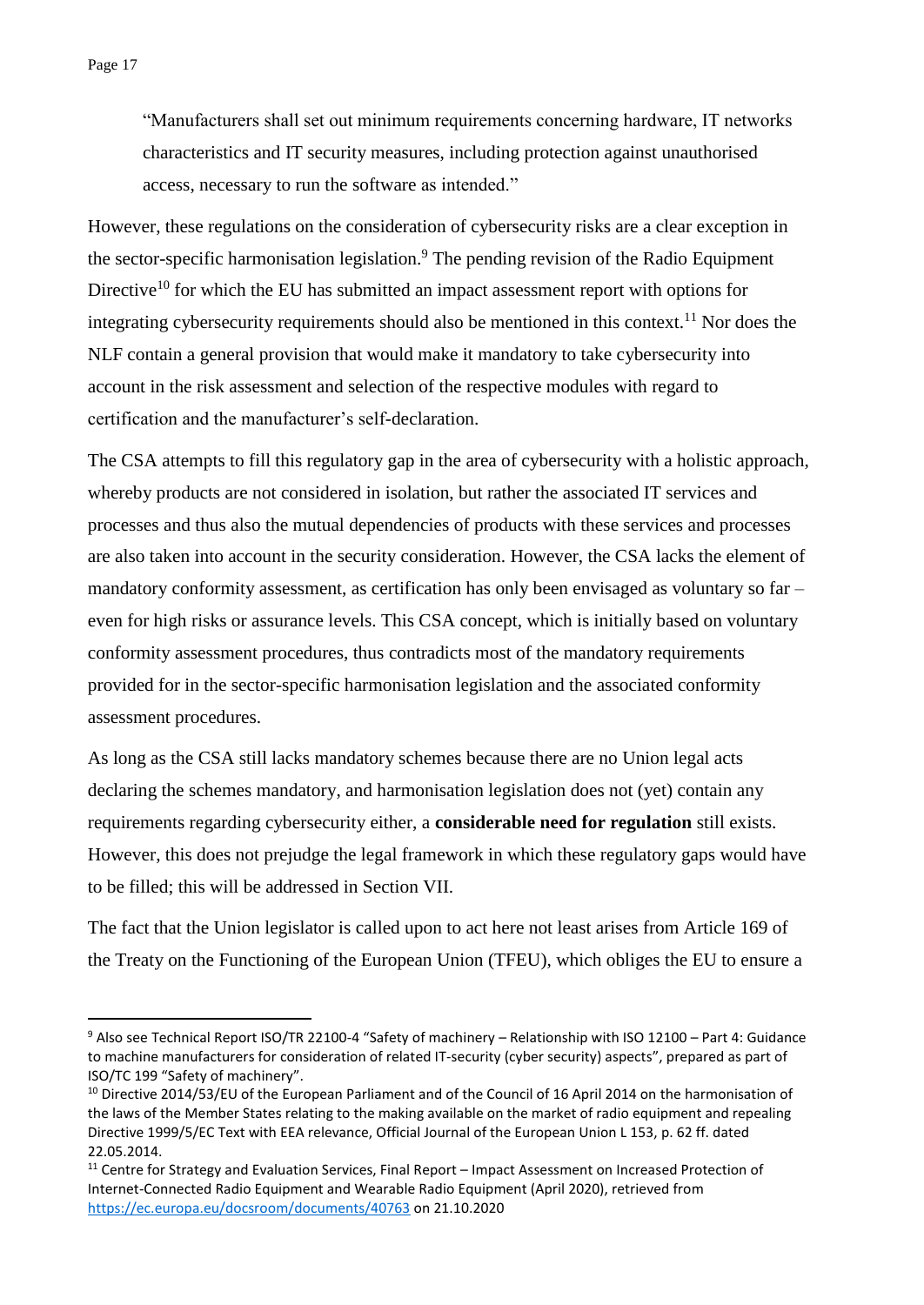Page 18

high level of protection for consumers. Similarly, Article 38 of the EU Charter of Fundamental Rights calls for a high level of consumer protection.<sup>12</sup> The objective of consumer protection and thus product safety has long been recognised in the case law of the European Court of Justice (ECJ) as part of the important general interests.<sup>13</sup> Safety is expressis verbis part of consumer protection, whereby this is generally understood to mean product safety.<sup>14</sup> However, it is equally recognised that Article 169 TFEU leaves the Community institutions the prerogative to assess how they want to ensure the level of consumer protection.<sup>15</sup> At the very least, however, it can be deduced from Article 169 TFEU that in the case of known risks, such as cybersecurity risks, an approach such as the one currently pursued by the CSA, namely based exclusively on voluntary cybersecurity requirements and a voluntary conformity assessment, cannot suffice. This particularly applies if the harmonisation legislation ensuring product safety is not interlinked with the CSA accordingly or the cybersecurity requirements pursuant to the CSA are at least mandatory for higher risk areas or assurance levels. A purely voluntary compliance with cybersecurity requirements is hardly suitable for achieving a high level of consumer protection. In view of other mandatory product safety requirements, it is all the more difficult to understand why the increasingly important cybersecurity requirements should be treated differently to safety requirements. Especially since the control of products via ICT processes and their interconnection in corresponding IT environments has a considerable impact on their security.

If the cybersecurity requirements or their certification are to become mandatory, there must be corresponding requirements in Union legislation (or from Member States). Otherwise, they can only become mandatory (indirectly) through corresponding referencing in the GPSD and the (sector-specific) harmonisation legislation on the schemes pursuant to the CSA. As such, there is a need for legislative action with regard to the voluntary nature.

#### B. Lack of schemes

<u>.</u>

It is additionally important to rapidly develop the necessary schemes. The CSA itself only provides for a framework within which cybersecurity certifications or manufacturer selfdeclarations can be issued or carried out based on schemes that are still to be developed. As long as such schemes do not yet exist, no certifications and manufacturer self-declarations on cybersecurity can be issued based on the CSA. As the responsible EU authority, ENISA is

<sup>&</sup>lt;sup>12</sup> Grabitz/Hilf/Nettesheim/Pfeiffer, 71. EL August 2020, AEUV Art. 169 Rn. 2.

<sup>13</sup> Fundamental CJEU, Rs. 120/78, Slg. 1979, 649 - Rewe/Bundesmonopolverwaltung für Branntwein - "Cassis de Dijon", No. 8.

<sup>14</sup> E.g. Grabitz/Hilf/Nettesheim/Pfeiffer, 71. EL August 2020, AEUV Art. 169 Rn. 10.

<sup>15</sup> Micklitz/Reich, EuZW 1993, 593; Grabitz/Hilf/Nettesheim/Pfeiffer, 71. EL August 2020, AEUV Art. 169 Rn. 18.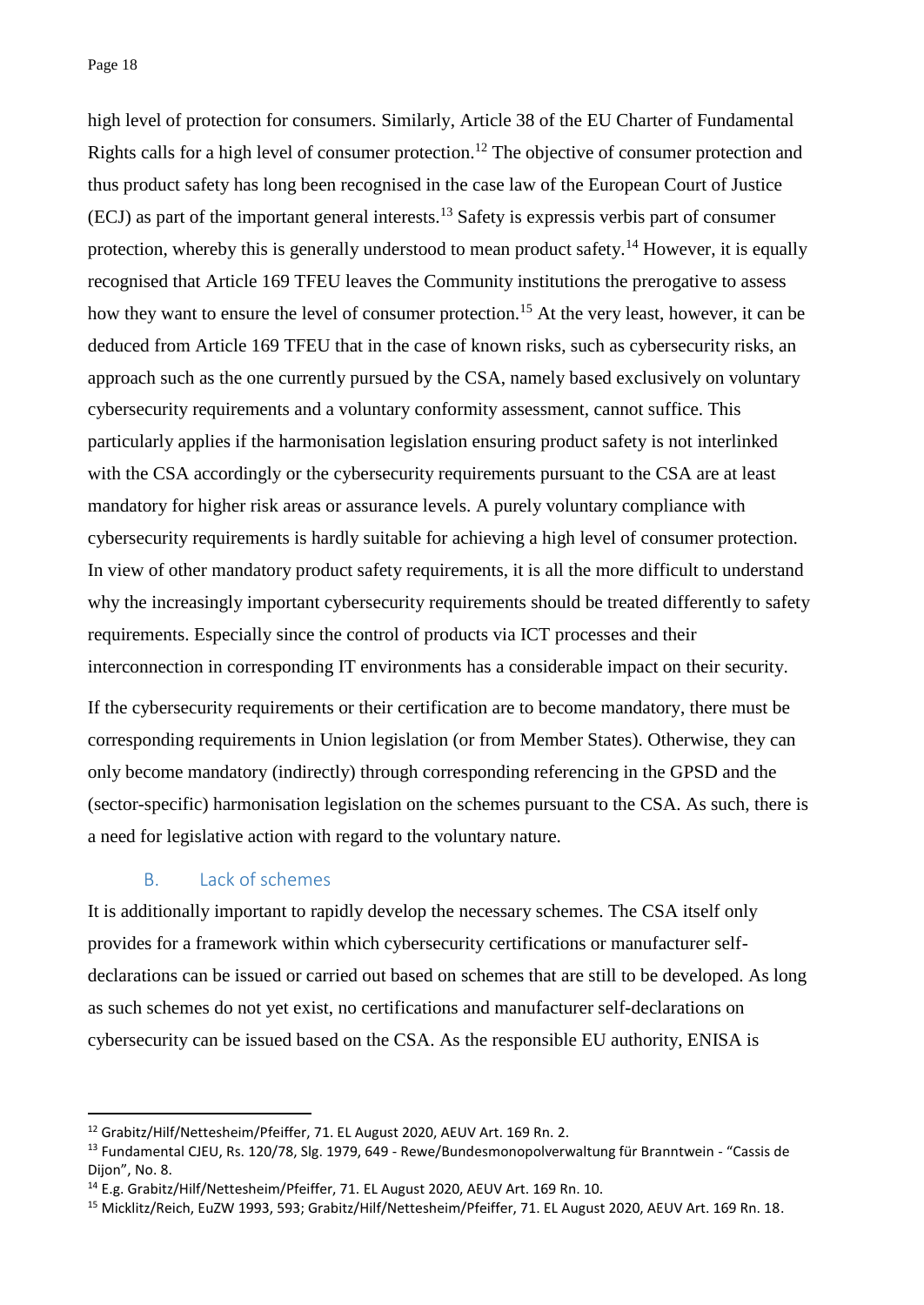currently driving the development of such schemes however.<sup>16</sup> The European Commission has tasked ENISA with development of the first schemes for the recognition of common criteria (EUCC) and the certification of cloud services (EUCS).<sup>17</sup> ENISA's work programme also provides for a scheme for the certification of "consumer IoT devices".

### C. Summary

An urgent need for regulation exists with regard to the necessary creation of a high level of consumer protection and the guarantee of the protection of high-ranking legal interests. This relates to the voluntary nature of cybersecurity requirements and the associated conformity assessment procedures provided for in the CSA to date. These must be interlinked with the GPSD and the sector-specific harmonisation legislation, for example by making the schemes mandatory for the respective area of application.

# VI. Question 4: Compatibility of the voluntary Cybersecurity Act with the product safety legislation

*4. Is the voluntary nature of the CSA with regard to proof of compliance with cybersecurity requirements compatible with European product regulation, which in principle assumes mandatory security requirements for products?*

Article 56(2) and (3) CSA in principle provides for voluntary cybersecurity certifications, whereby this certification can also be made mandatory within the schemes developed by ENISA as the lead agency or stipulated as mandatory by the EU or the Member States, with the consequence that, depending on their assurance level, manufacturers or service providers require certification or must at least issue a self-declaration (Article 53 (4) CSA).

The voluntary nature of Article 56 (2) and (3) CSA does not affect the mandatory certification or manufacturer's declaration procedures provided for in the harmonisation legislation, however, as the CSA is cumulative to the requirements stipulated in this legislation.

As previously mentioned, however, the voluntary nature of compliance with cybersecurity requirements and also certification cannot be reconciled with the mandatory procedures and compliance with product safety requirements provided for in the NLF decision. Although the presumptions of conformity provided for in the CSA, in particular that the requirements of the schemes are met, largely correspond to those in the harmonisation legislation, these presumptions only apply when a manufacturer or operator complies with the cybersecurity

<u>.</u>

<sup>16</sup> See also *Kipker*, Datenschutz und Datensicherheit (DuD) 2020, p. 390 ff.

<sup>17</sup> See also<https://www.enisa.europa.eu/topics/standards/Public-Consultations> on 21.10.2020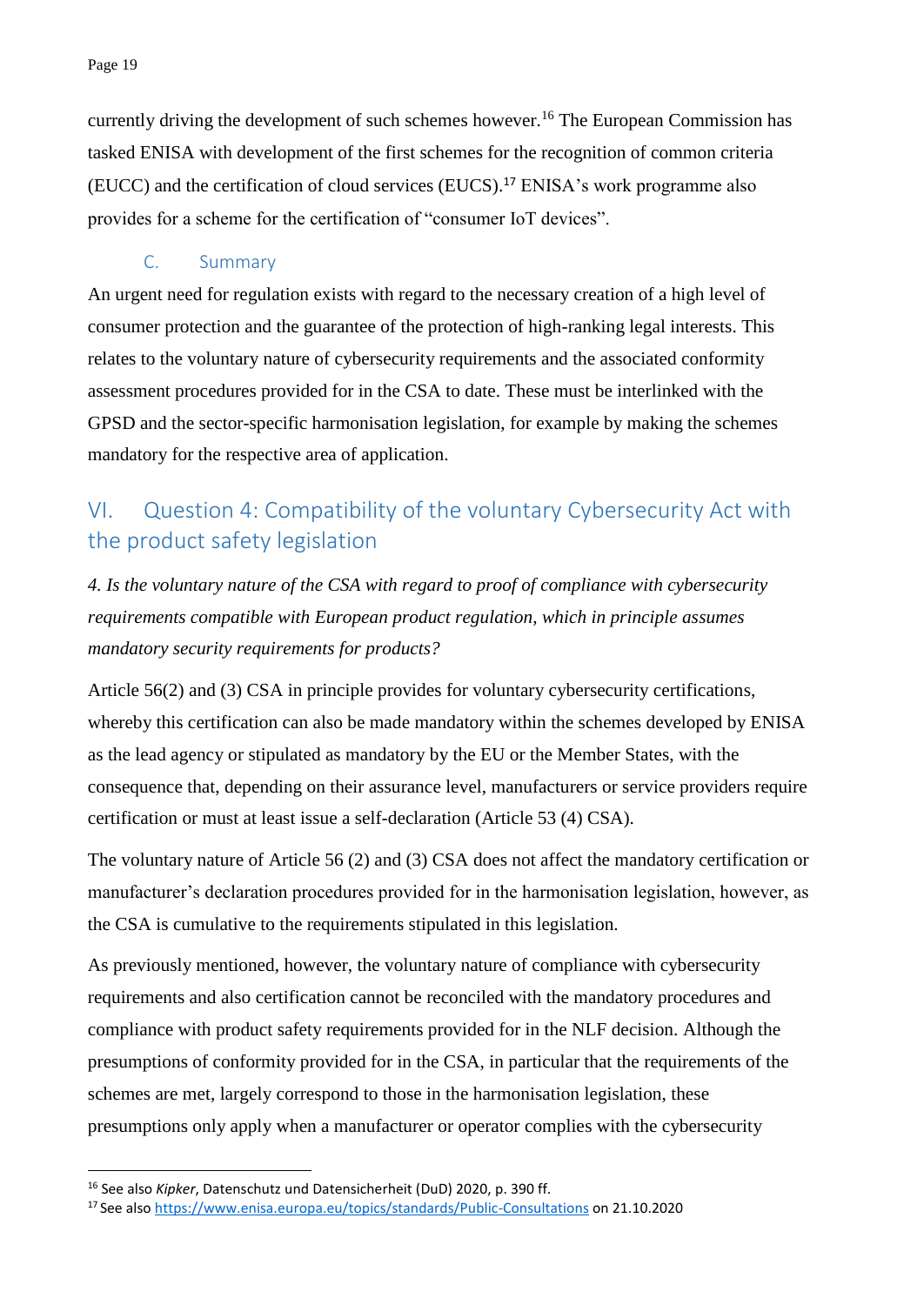requirements voluntarily (unless the schemes have been declared mandatory). The outcome is fundamental differences in the level of safety and security regulation here.

# VII. Questions 5 and 6: Linking of the Cybersecurity Act with product safety legislation

*5. How can the New Legislative Framework (NLF) and the Cybersecurity Act (CSA) be linked? Which new legal acts or which adjustments to existing legislation would be necessary to link these?*

*6. How can fundamental cybersecurity requirements be integrated into European product regulation? Is there a need for further legal action on the European level to integrate cybersecurity requirements directly into the sector-specific directives and regulations (for machinery, toys, lifts, etc.)?*

With regard to the need for regulation mentioned in Section IV, Article 56(3) CSA explicitly stipulates that

"The Commission shall regularly assess the efficiency and use of the adopted European cybersecurity certification schemes and whether a specific European cybersecurity certification scheme is to be made mandatory through relevant Union law to ensure an adequate level of cybersecurity of ICT products, ICT services and ICT processes in the Union and improve the functioning of the internal market. The first assessment shall take place by 31 December 2023; subsequent assessments shall take place at least every two years thereafter."

Article 56(3) e) CSA moreover requires the Commission to

"propose the most speedy and efficient way in which the transition from a voluntary to mandatory certification schemes is to be implemented."

In principle, a mandatory declaration of schemes pursuant to the CSA would not require any special linkage with the harmonised legislation, as the legal acts are to be applied cumulatively. Where Union acts declare the schemes mandatory, manufacturers of IT products covered by the schemes must comply with the schemes' corresponding security requirements.

The question nonetheless arises (especially with regard to a harmonisation of requirements) of the interlinking between both legal texts – in particular to avoid duplications and contradictions between requirements in the product safety directives and regulations pursuant to the NLF on the one hand and those pursuant to the CSA or the corresponding schemes on the other. However, as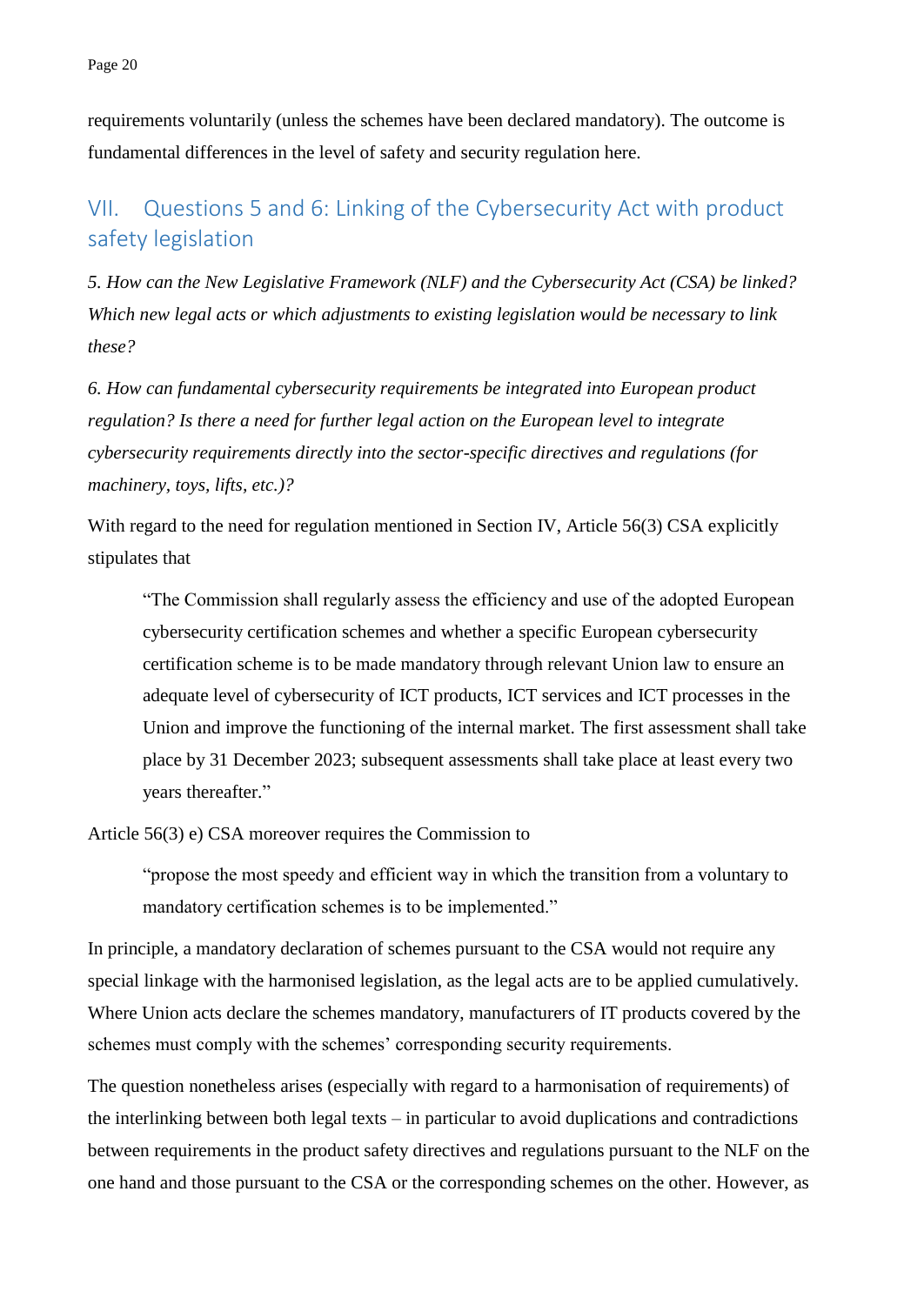Page 21

long as the sector-specific harmonisation legislation – with the exception of the Medical Device Regulation – does not provide the corresponding requirements, these questions do not arise. The only relevant question might be how to deal with possible duplications of assessments and potentially conflicting security requirements between schemes pursuant to the CSA and product safety requirements within NLF directives or regulations, which would then contain such cybersecurity requirements. These could for example occur within the framework of the Medical Device Regulation, which – as previously mentioned – in principle already regulates cybersecurity requirements. Bearing in mind that both sets of regulatory complexes are to be applied in parallel, certification would be required both pursuant to the Medical Device Regulation and a (currently hypothetical) scheme pursuant to the CSA. However, this argument is not really viable to rule out the interlinkage of the CSA and product safety directives or regulations. Existing certificates could on the one hand be taken into account within the certification pursuant to the Medical Devices Regulation – as is already mentioned in Article 54(3) CSA:

"Where a specific Union legal act so provides, a certificate or an EU statement of conformity issued under a European cybersecurity certification scheme may be used to demonstrate the presumption of conformity with requirements of that legal act."

On the other hand, the CSA itself provides for existing standards and safety requirements to be taken into account when developing corresponding schemes (Article 54(2) CSA); double tests could thus be avoided.

If one assumes, however, that the cybersecurity requirements pursuant to the CSA are to become mandatory in conjunction with a scheme, Union legislation is required pursuant to Article 53(4) CSA (or alternatively a Member State regulation, though this will not be examined in greater detail here, as the establishment of a single market should be ensured with harmonised requirements). The question therefore arises of the integration of cybersecurity requirements into the NLF or corresponding product safety directives in order to make these mandatory. Several options are possible within this framework, which are to be assessed in light of the need for the speediest and most efficient possible transition from voluntary to mandatory certification procedures called for in Article 56(3) e) CSA.

A. Horizontal regulation within the framework of the NLF with elements of the NLF Firstly, a horizontal regulation within the framework of the NLF, which sets uniform minimum requirements for the cybersecurity of all products and, depending on the risks, works with a selfdeclaration of conformity (manufacturer's self-declaration) or conformity assessments by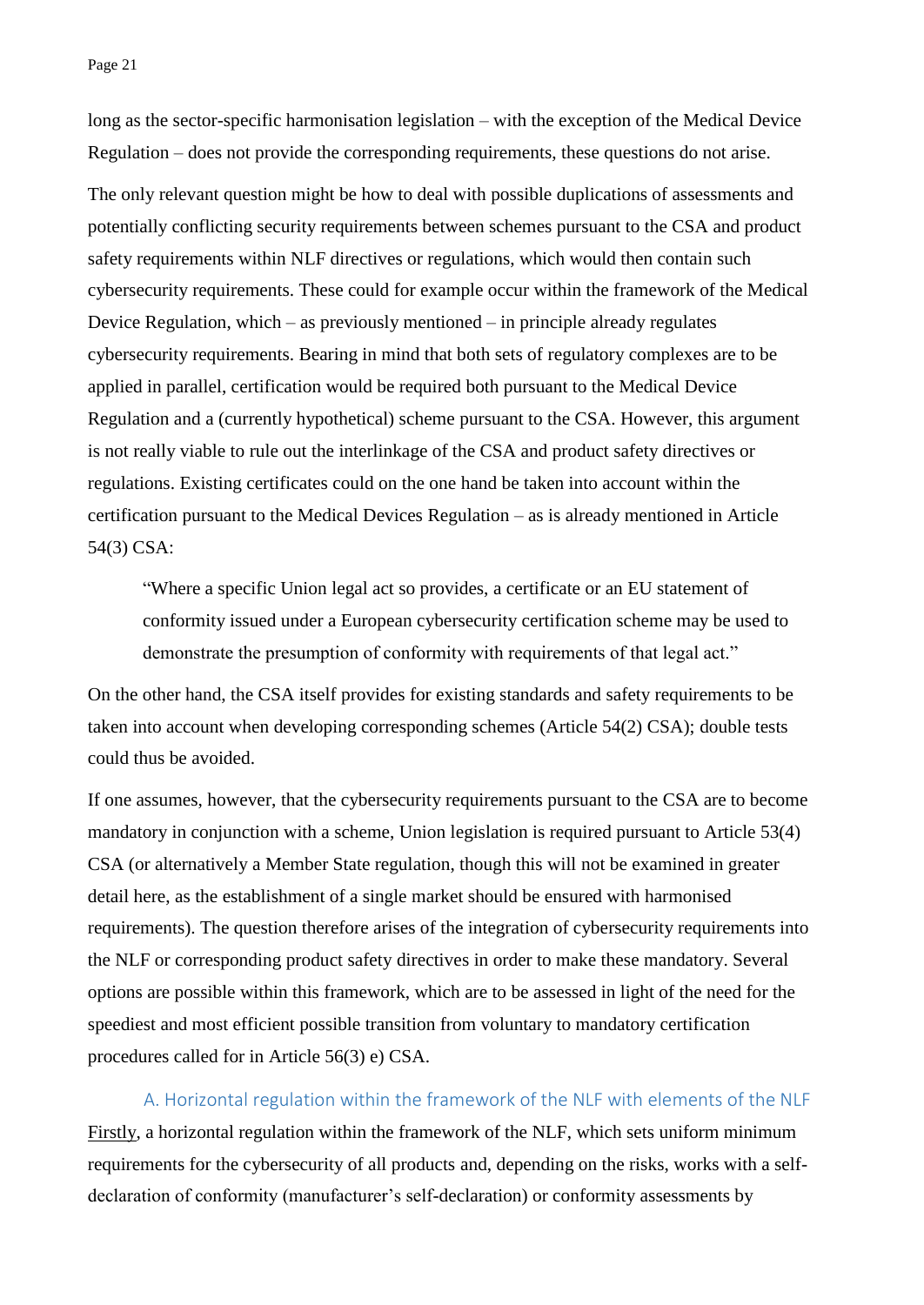external conformity assessment bodies; the specific requirements would then be set out in harmonised standards. Such a horizontal regulation would be independent of the CSA.

The advantage of such a solution would be that minimum requirements, which are dependent on the adoption of schemes declared mandatory in the CSA, could be mandatorily set out here for IT products in the horizontal cybersecurity regulation.

Such a horizontal regulation could not meet the complex requirements of the different products and services in a uniform manner, however, especially with regard to their interaction with IT services and processes. While the setting of minimum requirements is conceivable, these would have to be tiered in a similar fashion to the CSA according to the respective risk factor that use of the products has or causes. Furthermore, the specific requirements for each product category, including the interdependencies with other IT services and processes, would have to be defined in extensive annexes in such a horizontal cybersecurity regulation.

This seems all the more inappropriate in light of the fact that the CSA itself in principle already provides for such a horizontal approach, but allows for a strong risk-appropriate differentiation precisely through the development of specific schemes (for products, processes, services, technologies). Consequently, an additional horizontal cybersecurity regulation would lead to inefficient duplications. Moreover, such a horizontal cybersecurity regulation would ultimately address the same risks as the CSA itself.

Uniform introduction of the manufacturer's self-declaration across the board could also only intervene in areas with low risks according to the NLF, namely Article 4(1) b) Decision 768/2008/EC in conjunction with Module A. Widespread introduction of the manufacturer's self-declaration on compliance with cybersecurity requirements would not be in line with the risk-based approach, which would also have to differentiate between the respective assurance levels within the framework of the NLF (analogous to the CSA). In other words, if selfdeclarations by the manufacturers were to be used widely as a conformity assessment procedure in such a horizontal regulation, it would practically be assumed from the outset that all cybersecurity requirements are only to be classified at the "basic" risk level (in the sense of Article 53 CSA). However, this would contradict the different assurance levels provided for in the CSA. It would be contradictory and lead to legal inconsistencies on the European level on the one hand to only presume a low risk on the product safety level with regard to IT risks making use of a manufacturer's self-declaration, while on the other hand to presume a differentiation according to assurance levels within the framework of cybersecurity certifications.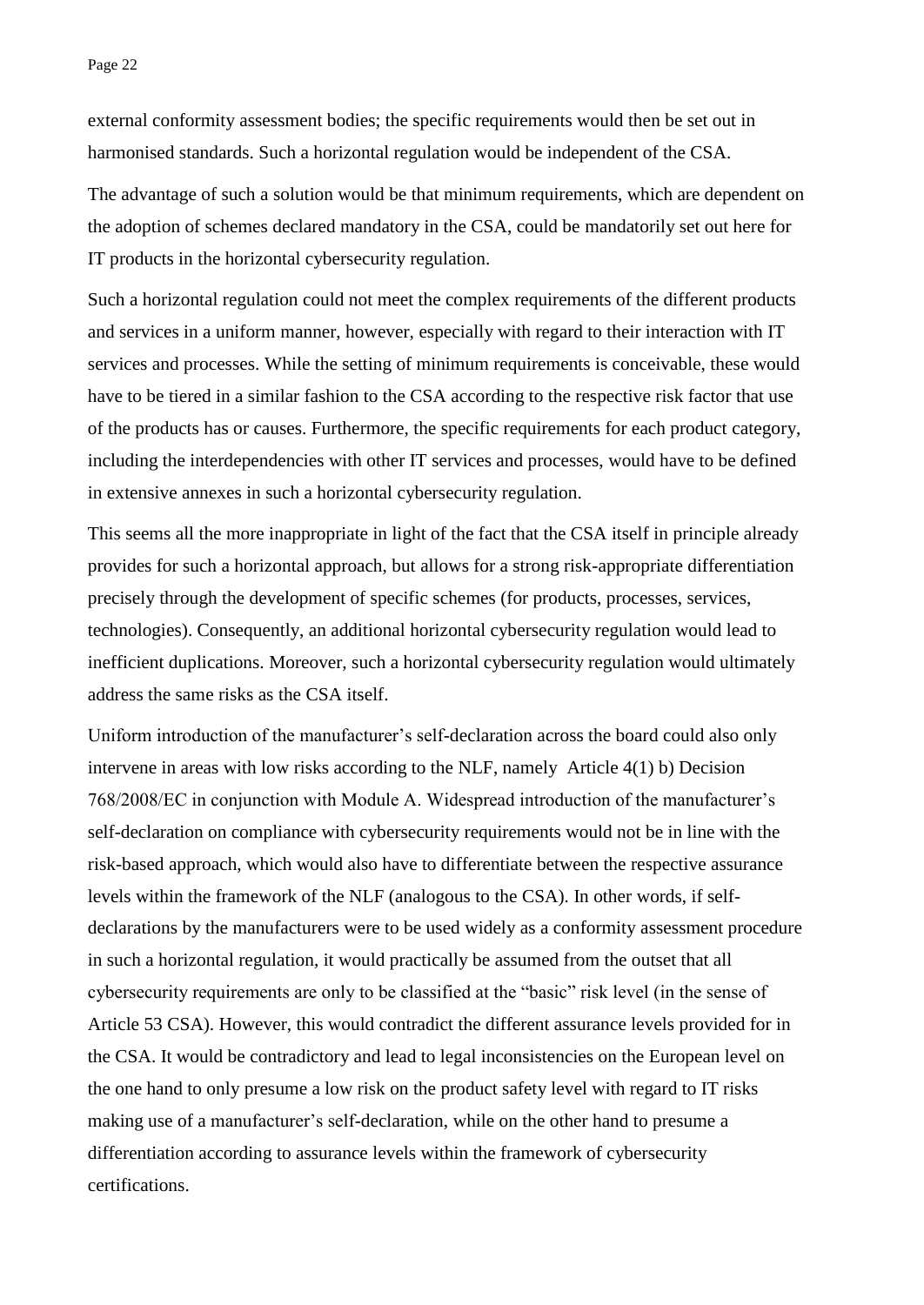<u>.</u>

Furthermore, the fact that the CSA already provides for instruments that can be used that would also be in line with the EU's "better regulation" approach<sup>18</sup> speaks against a horizontal product safety regulation that takes IT security risks into account:

"Agree that legislation already in force should have been properly evaluated, to see whether existing tools could be used to do the job – before considering new initiatives;" This regulatory objective clearly contradicts the creation of parallel structures or regulations pursuing the same objective, namely to create security for products associated with IT security risks.

Apart from this, it only remains to once again emphasise that the CSA goes beyond the NLF in that it not only concerns products, but also their interconnection with IT services and processes. Such a new horizontal cybersecurity regulation would therefore have to go beyond the framework set by the NLF to date and also extend to IT services and processes in general – as is the case in the Medical Device Regulation. Given the diversity of products, it seems doubtful whether a horizontal approach is possible for all products in the same way though.

Finally, the notion of the efficient use of resources also speaks against a new horizontal cybersecurity regulation, since the creation of a comprehensive procedure for the development of schemes by the Commission, ENISA and participating stakeholders with the CSA would already provide the corresponding structures. It would also be questionable within this framework why referencing standards (yet to be created) in a possible new horizontal cybersecurity regulation should be preferable to adopting schemes, especially since Article 53(1) c) CSA provides for existing standards to be taken into account in the schemes:

"references to the international, European or national standards applied in the evaluation or, where such standards are not available or appropriate, to technical specifications that meet the requirements set out in Annex II to Regulation (EU) No 1025/2012 or, if such specifications are not available, to technical specifications or other cybersecurity requirements defined in the European cybersecurity certification scheme;"

To summarise the above arguments, such a new horizontal cybersecurity regulation would lead to contradictions, distortions and unnecessary duplications compared to the CSA. This approach should therefore be rejected.

 $18$  Better regulation for better results – An EU agenda, Communication from the Commission to the European Parliament, the Council, the European Economic and Social Committee and the Committee of the Regions, 19.05.2015 COM (2015), 215 final, p. 9.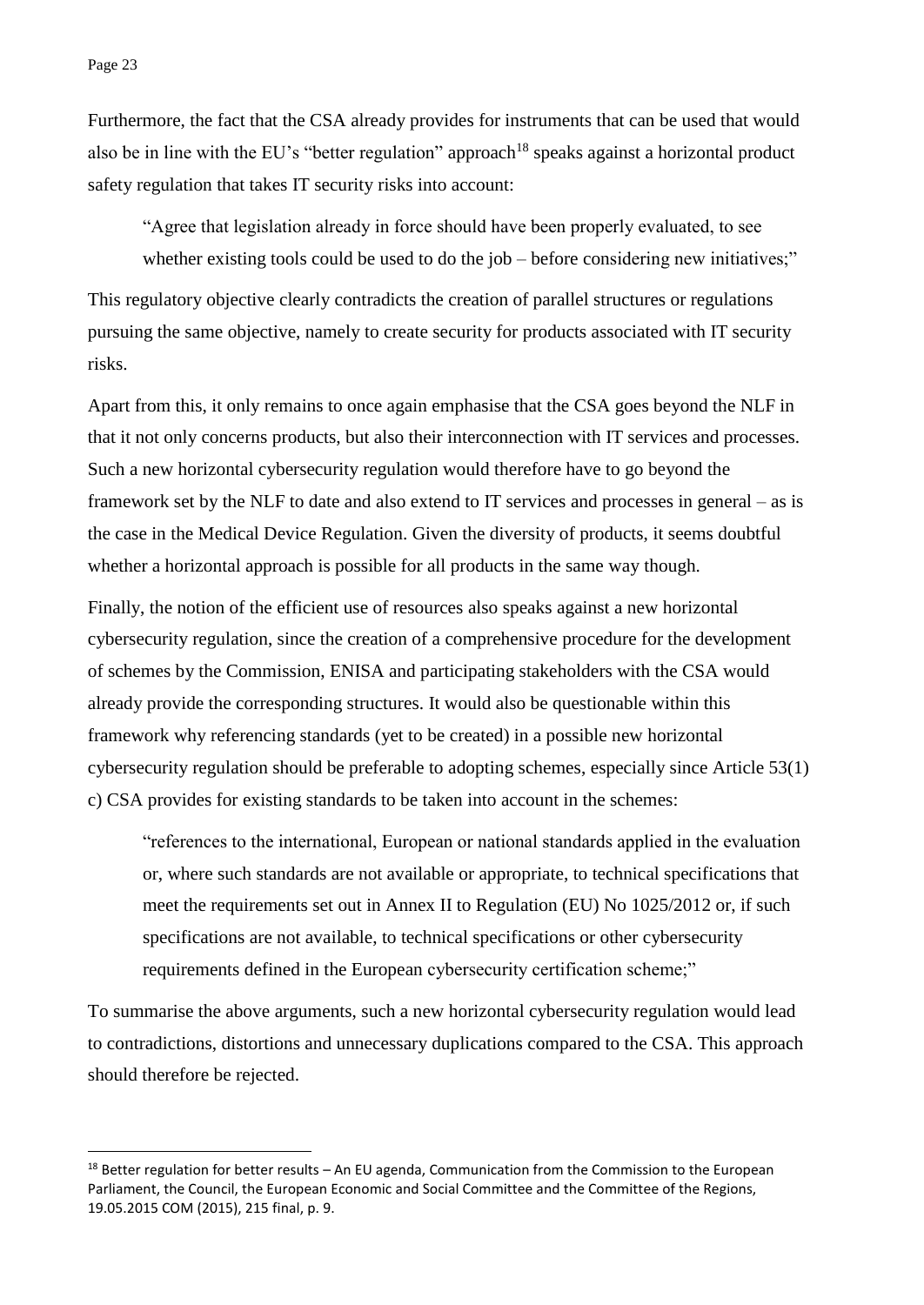#### B. Horizontal regulation with reference to the CSA

A second solution would be the introduction of a lean singular horizontal regulation for the field of cybersecurity setting out basic mandatory cybersecurity requirements that apply to all products covered by the NLF, irrespective of the sector, but otherwise referring entirely to the CSA and its schemes with regard to the requirements and conformity assessment procedures. Specification of the cybersecurity requirements should take place through the application of mandatory schemes based on the CSA. The CSA schemes thus referred to could then be made mandatory across the board – depending on the existence of a CSA scheme. In other words, such a horizontal cybersecurity regulation would refer to the CSA schemes instead of harmonised standards; insofar as such schemes have been developed for specific products or services, they would become mandatory for all products covered by means of the "transfer effect" of the horizontal cybersecurity regulation, independently of sector-specific harmonised legislation. The clashes described between the CSA or its schemes and the horizontal cybersecurity regulation with harmonised standards (Section VII.A) could thus be avoided.

In order to avoid clashes between harmonised standards and subsequent schemes, only ENISA should be entrusted with the development of schemes in the event that no such schemes exist yet pursuant to the CSA. Otherwise, there would be a risk of diverging security requirements arising later, for example through harmonised standards that do not correspond to the schemes.

However, this does not answer the question of how compliance with the cybersecurity requirements set out in the schemes would be verified, and in particular whether the risk level and differentiation according to manufacturer self-declaration and cybersecurity certification requirements for the schemes would essentially be "incorporated in", with reference made to the CSA. In order to take the parallelism and interlinking of NLF acts and the CSA into account and to meet the requirement of a fast and efficient transition to mandatory conformity assessment procedures as well as the "better regulation approach", the CSA assurance levels should be referenced or transferred one-to-one to a streamline horizontal regulation, that's to say also with the conformity assessment procedures provided for there but without being voluntary. In other words, while no reference would be made to the voluntary nature, reference would be made to the material content of the schemes, including their linking with the corresponding envisaged assessment procedures depending on the respective assurance level.

## C. Adaptation of the sector-specific harmonisation legislation with reference to the CSA

A third, similar solution would be to refer to the CSA schemes, including the risk levels, in the respective product-specific directives and regulations. Similar to the horizontal regulation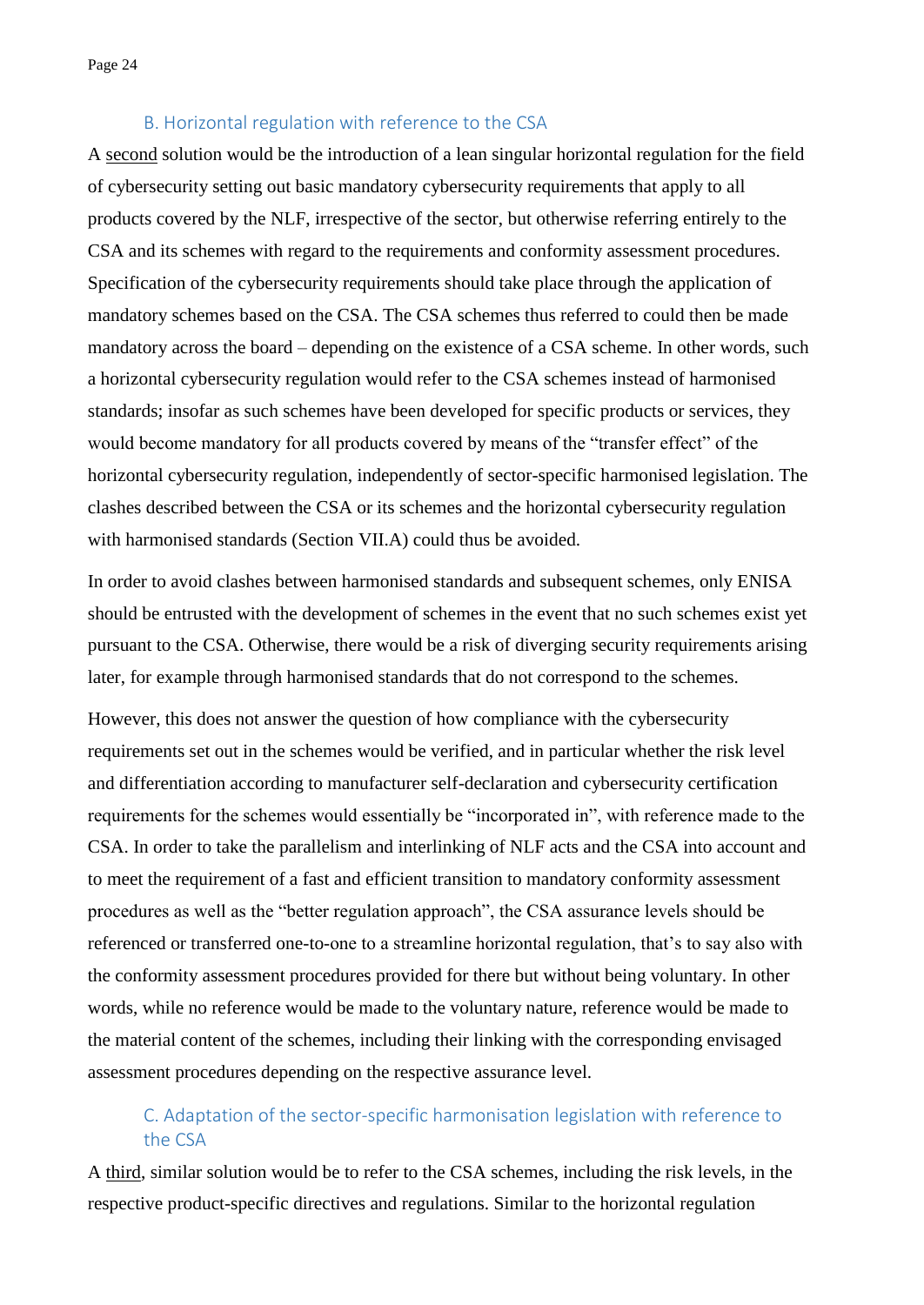approach discussed above, this would also ensure that the schemes become mandatory beyond the CSA, whereby the assessment procedures adapted to the respective risk levels would be included, again from "basic" through "substantial" to "high".

At first glance, the presumed disadvantage of such a reference clause aimed at the respective directives or regulations could be seen in the fact that each of the directives or regulations would have to be adapted accordingly and this could require additional efforts and lead to time delays.

However, the inclusion of a corresponding reference clause in the respective sector-specific harmonisation legislation would also be possible in an omnibus procedure in which similar or identical amendments referring to the CSA are added to several NLF directives and regulations in the course of a single legislative procedure. This could also be a dynamic reference, for example, whereby only products that at the same time fulfil the conditions laid out in the CSA and the schemes relevant to them are considered secure.

## D. Adjustment of the sector-specific harmonisation legislation with no reference to the CSA

A fourth sector- or product-specific solution could include cybersecurity requirements in the respective NLF directives or regulations. The necessary specification of cybersecurity requirements would then be developed through harmonised standards – autonomously and independently of schemes pursuant to the CSA. The applicable conformity assessment procedure to comply with cybersecurity requirements would also need to be evaluated or adjusted in the directives or regulations in each case. In particular, the manufacturer's self-declaration provided for there until now would have to be re-evaluated with regard to products' risk potential, which may have increased as a result of interconnection, and, if necessary, to prescribe the involvement of independent conformity assessment bodies.

The same objections apply here as for the first proposal, namely those of the duplication of requirements and potential clashes between the sets of provisions. There would be the added disadvantage just mentioned that each directive or regulation would have to be supplemented with the corresponding information and requirements. Reference can thus be made to the statements expressed in Section VII (A) above.

#### E. Conclusion

A review of the possibilities to link the NLF and the CSA reveals that the second solution mentioned above should be pursued. This approach would make the CSA schemes mandatory for the sector-specific directives and regulations through a horizontal Union legal act – most likely a regulation. The corresponding conformity assessment procedures or risk levels of